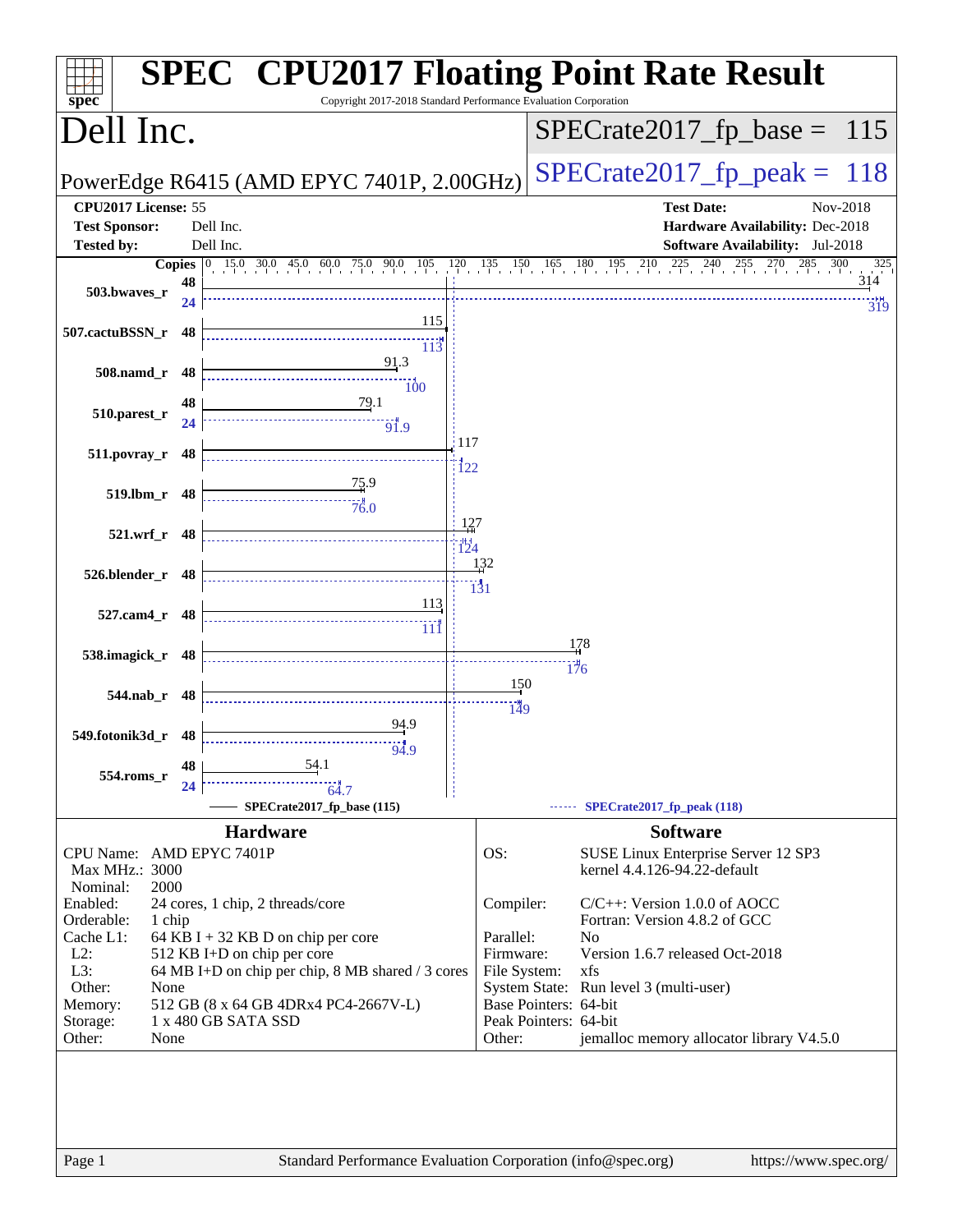| spec <sup>®</sup>                                                                                                                                                                                                                |                                                                            | <b>SPEC CPU2017 Floating Point Rate Result</b>                                                           |       |                               |       | Copyright 2017-2018 Standard Performance Evaluation Corporation |       |               |                |              |                               |              |                                        |              |
|----------------------------------------------------------------------------------------------------------------------------------------------------------------------------------------------------------------------------------|----------------------------------------------------------------------------|----------------------------------------------------------------------------------------------------------|-------|-------------------------------|-------|-----------------------------------------------------------------|-------|---------------|----------------|--------------|-------------------------------|--------------|----------------------------------------|--------------|
| Dell Inc.                                                                                                                                                                                                                        |                                                                            |                                                                                                          |       |                               |       |                                                                 |       |               |                |              |                               |              | $SPECrate2017_fp\_base = 115$          |              |
|                                                                                                                                                                                                                                  | $SPECrate2017_fp\_peak = 118$<br>PowerEdge R6415 (AMD EPYC 7401P, 2.00GHz) |                                                                                                          |       |                               |       |                                                                 |       |               |                |              |                               |              |                                        |              |
| CPU2017 License: 55                                                                                                                                                                                                              |                                                                            |                                                                                                          |       |                               |       |                                                                 |       |               |                |              | <b>Test Date:</b>             |              | Nov-2018                               |              |
| <b>Test Sponsor:</b>                                                                                                                                                                                                             | Dell Inc.                                                                  |                                                                                                          |       |                               |       |                                                                 |       |               |                |              |                               |              | Hardware Availability: Dec-2018        |              |
| <b>Tested by:</b>                                                                                                                                                                                                                | Dell Inc.                                                                  |                                                                                                          |       |                               |       |                                                                 |       |               |                |              |                               |              | <b>Software Availability:</b> Jul-2018 |              |
| <b>Results Table</b>                                                                                                                                                                                                             |                                                                            |                                                                                                          |       |                               |       |                                                                 |       |               |                |              |                               |              |                                        |              |
| <b>Benchmark</b>                                                                                                                                                                                                                 | <b>Copies</b>                                                              | <b>Seconds</b>                                                                                           | Ratio | <b>Base</b><br><b>Seconds</b> | Ratio | <b>Seconds</b>                                                  | Ratio | <b>Copies</b> | <b>Seconds</b> | <b>Ratio</b> | <b>Peak</b><br><b>Seconds</b> | <b>Ratio</b> | <b>Seconds</b>                         | <b>Ratio</b> |
| 503.bwaves_r                                                                                                                                                                                                                     | 48                                                                         | 1534                                                                                                     | 314   | 1533                          | 314   | 1534                                                            | 314   | 24            | 759            | 317          | <u>755</u>                    | 319          | 751                                    | 321          |
| 507.cactuBSSN_r                                                                                                                                                                                                                  | 48                                                                         | 528                                                                                                      | 115   | 532                           | 114   | 527                                                             | 115   | 48            | 537            | 113          | 539                           | 113          | 544                                    | 112          |
| 508.namd_r                                                                                                                                                                                                                       | 48                                                                         | 499                                                                                                      | 91.3  | 499                           | 91.3  | 499                                                             | 91.4  | 48            | 455            | <b>100</b>   | 455                           | 100          | 456                                    | 100          |
| $510.parest_r$                                                                                                                                                                                                                   | 48                                                                         | 1587                                                                                                     | 79.1  | 1587                          | 79.1  | 1586                                                            | 79.2  | 24            | 683            | 91.9         | 688                           | 91.3         | 683                                    | 91.9         |
| $511.povray_r$                                                                                                                                                                                                                   | 48                                                                         | 955                                                                                                      | 117   | 958                           | 117   | 958                                                             | 117   | 48            | 918            | 122          | 920                           | 122          | 919                                    | 122          |
| 519.1bm_r                                                                                                                                                                                                                        | 48                                                                         | 680                                                                                                      | 74.4  | 664                           | 76.2  | 667                                                             | 75.9  | 48            | 666            | 76.0         | 664                           | 76.2         | 672                                    | 75.3         |
| $521.wrf_r$                                                                                                                                                                                                                      | 48                                                                         | 841                                                                                                      | 128   | 849                           | 127   | 862                                                             | 125   | 48            | 869            | 124          | 850                           | 127          | 877                                    | 123          |
| 526.blender_r                                                                                                                                                                                                                    | 48                                                                         | 561                                                                                                      | 130   | 553                           | 132   | 553                                                             | 132   | 48            | 560            | 131          | 557                           | 131          | 559                                    | 131          |
| 527.cam4_r                                                                                                                                                                                                                       | 48                                                                         | 746                                                                                                      | 113   | 745                           | 113   | 745                                                             | 113   | 48            | 756            | 111          | 749                           | 112          | 754                                    | 111          |
| 538.imagick_r                                                                                                                                                                                                                    | 48                                                                         | 679                                                                                                      | 176   | 672                           | 178   | 672                                                             | 178   | 48            | 677            | 176          | 678                           | 176          | 673                                    | 177          |
| $544$ .nab_r                                                                                                                                                                                                                     | 48                                                                         | 539                                                                                                      | 150   | 538                           | 150   | 541                                                             | 149   | 48            | 544            | 149          | 539                           | 150          | 541                                    | 149          |
| 549.fotonik3d_r                                                                                                                                                                                                                  | 48                                                                         | 1970                                                                                                     | 94.9  | 1976                          | 94.6  | 1970                                                            | 95.0  | 48            | 1964           | 95.2         | 1970                          | 94.9         | 1973                                   | 94.8         |
| 554.roms_r                                                                                                                                                                                                                       | 48                                                                         | 1408                                                                                                     | 54.2  | 1416                          | 53.9  | 1410                                                            | 54.1  | 24            | 590            | 64.7         | 594                           | 64.2         | 587                                    | 65.0         |
| SPECrate2017_fp_base =                                                                                                                                                                                                           |                                                                            |                                                                                                          | 115   |                               |       |                                                                 |       |               |                |              |                               |              |                                        |              |
| $SPECrate2017_fp\_peak =$                                                                                                                                                                                                        |                                                                            |                                                                                                          | 118   |                               |       |                                                                 |       |               |                |              |                               |              |                                        |              |
|                                                                                                                                                                                                                                  |                                                                            | Results appear in the order in which they were run. Bold underlined text indicates a median measurement. |       |                               |       |                                                                 |       |               |                |              |                               |              |                                        |              |
| <b>Compiler Notes</b><br>The AMD64 AOCC Compiler Suite is available at<br>http://developer.amd.com/amd-aocc/                                                                                                                     |                                                                            |                                                                                                          |       |                               |       |                                                                 |       |               |                |              |                               |              |                                        |              |
|                                                                                                                                                                                                                                  |                                                                            |                                                                                                          |       |                               |       |                                                                 |       |               |                |              |                               |              |                                        |              |
| The AOCC Gold Linker plugin was installed and used for the link stage.<br>The AOCC Fortran Plugin version 1.0 was used to leverage AOCC optimizers<br>with gfortran. It is available here:<br>http://developer.amd.com/amd-aocc/ |                                                                            |                                                                                                          |       |                               |       |                                                                 |       |               |                |              |                               |              |                                        |              |
|                                                                                                                                                                                                                                  |                                                                            |                                                                                                          |       |                               |       | <b>Submit Notes</b>                                             |       |               |                |              |                               |              |                                        |              |
| The config file option 'submit' was used.<br>'numactl' was used to bind copies to the cores.<br>See the configuration file for details.                                                                                          |                                                                            |                                                                                                          |       |                               |       |                                                                 |       |               |                |              |                               |              |                                        |              |
| <b>Operating System Notes</b>                                                                                                                                                                                                    |                                                                            |                                                                                                          |       |                               |       |                                                                 |       |               |                |              |                               |              |                                        |              |
| 'ulimit -s unlimited' was used to set environment stack size<br>'ulimit -1 2097152' was used to set environment locked pages in memory limit                                                                                     |                                                                            |                                                                                                          |       |                               |       |                                                                 |       |               |                |              |                               |              |                                        |              |
| runspec command invoked through numactl i.e.:<br>numactl --interleave=all runspec <etc></etc>                                                                                                                                    |                                                                            |                                                                                                          |       |                               |       |                                                                 |       |               |                |              |                               |              |                                        |              |
|                                                                                                                                                                                                                                  |                                                                            |                                                                                                          |       |                               |       | (Continued on next page)                                        |       |               |                |              |                               |              |                                        |              |
| Page 2                                                                                                                                                                                                                           |                                                                            |                                                                                                          |       |                               |       | Standard Performance Evaluation Corporation (info@spec.org)     |       |               |                |              |                               |              | https://www.spec.org/                  |              |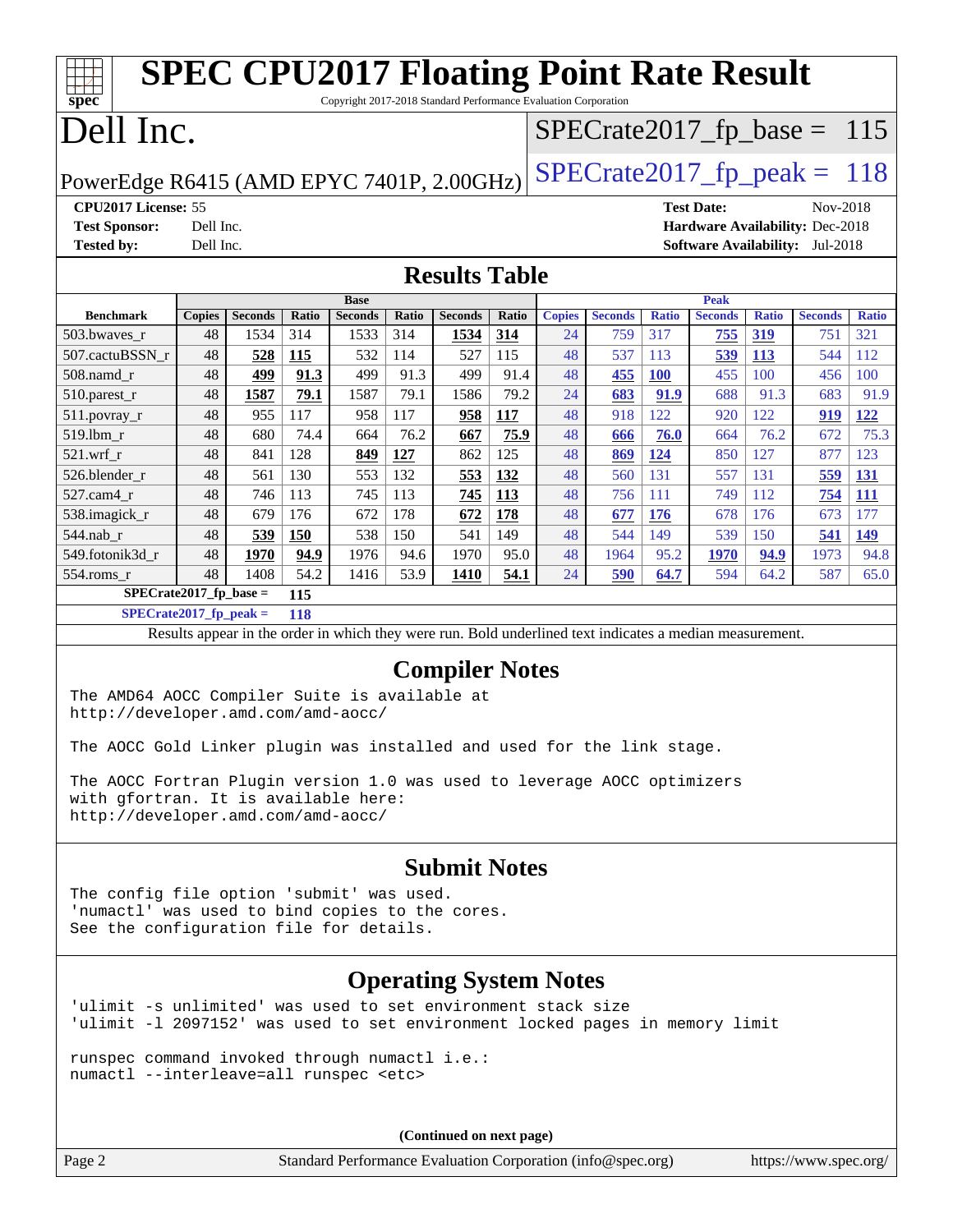# **[spec](http://www.spec.org/)**

## **[SPEC CPU2017 Floating Point Rate Result](http://www.spec.org/auto/cpu2017/Docs/result-fields.html#SPECCPU2017FloatingPointRateResult)**

Copyright 2017-2018 Standard Performance Evaluation Corporation

## Dell Inc.

 $SPECTate2017_fp\_base = 115$ 

PowerEdge R6415 (AMD EPYC 7401P, 2.00GHz)  $\text{SPECrate2017\_fp\_peak} = 118$ 

**[CPU2017 License:](http://www.spec.org/auto/cpu2017/Docs/result-fields.html#CPU2017License)** 55 **[Test Date:](http://www.spec.org/auto/cpu2017/Docs/result-fields.html#TestDate)** Nov-2018 **[Test Sponsor:](http://www.spec.org/auto/cpu2017/Docs/result-fields.html#TestSponsor)** Dell Inc. **[Hardware Availability:](http://www.spec.org/auto/cpu2017/Docs/result-fields.html#HardwareAvailability)** Dec-2018 **[Tested by:](http://www.spec.org/auto/cpu2017/Docs/result-fields.html#Testedby)** Dell Inc. **[Software Availability:](http://www.spec.org/auto/cpu2017/Docs/result-fields.html#SoftwareAvailability)** Jul-2018

#### **[Operating System Notes \(Continued\)](http://www.spec.org/auto/cpu2017/Docs/result-fields.html#OperatingSystemNotes)**

Set dirty\_ratio=8 to limit dirty cache to 8% of memory Set swappiness=1 to swap only if necessary Set zone\_reclaim\_mode=1 to free local node memory and avoid remote memory sync then drop\_caches=3 to reset caches before invoking runcpu

dirty\_ratio, swappiness, zone\_reclaim\_mode and drop\_caches were all set using privileged echo (e.g. echo 1 > /proc/sys/vm/swappiness).

Transparent huge pages were enabled for this run (OS default)

#### **[General Notes](http://www.spec.org/auto/cpu2017/Docs/result-fields.html#GeneralNotes)**

Environment variables set by runcpu before the start of the run: LD\_LIBRARY\_PATH = "/home/cpu2017-1.0.5/amd1704-rate-libs-revD/64;/home/cpu2017-1.0.5/amd1704-rate-libs-revD/32:" MALLOC\_CONF = "lg\_chunk:28"

Binaries were compiled on a system with 2x AMD EPYC 7601 CPU + 512GB Memory using RHEL 7.4 NA: The test sponsor attests, as of date of publication, that CVE-2017-5754 (Meltdown) is mitigated in the system as tested and documented. Yes: The test sponsor attests, as of date of publication, that CVE-2017-5753 (Spectre variant 1) is mitigated in the system as tested and documented. Yes: The test sponsor attests, as of date of publication, that CVE-2017-5715 (Spectre variant 2) is mitigated in the system as tested and documented.

jemalloc: configured and built with GCC v4.8.5 in RHEL v7.2 under default conditions. jemalloc: sources available from jemalloc.net or <https://github.com/jemalloc/jemalloc/releases> jemalloc uses environment variable MALLOC\_CONF with values narenas and lg\_chunk: narenas: sets the maximum number of arenas to use for automatic multiplexing of threads and arenas. lg chunk: set the virtual memory chunk size (log base 2). For example, lg\_chunk:21 sets the default chunk size to 2^21 = 2MiB.

#### **[Platform Notes](http://www.spec.org/auto/cpu2017/Docs/result-fields.html#PlatformNotes)**

 BIOS settings: Memory Interleaving set to Channel Interleaving Virtualization Technology disabled System Profile set to Custom CPU Power Management set to Maximum Performance Memory Frequency set to Maximum Performance

**(Continued on next page)**

| Page 3 | Standard Performance Evaluation Corporation (info@spec.org) | https://www.spec.org/ |
|--------|-------------------------------------------------------------|-----------------------|
|--------|-------------------------------------------------------------|-----------------------|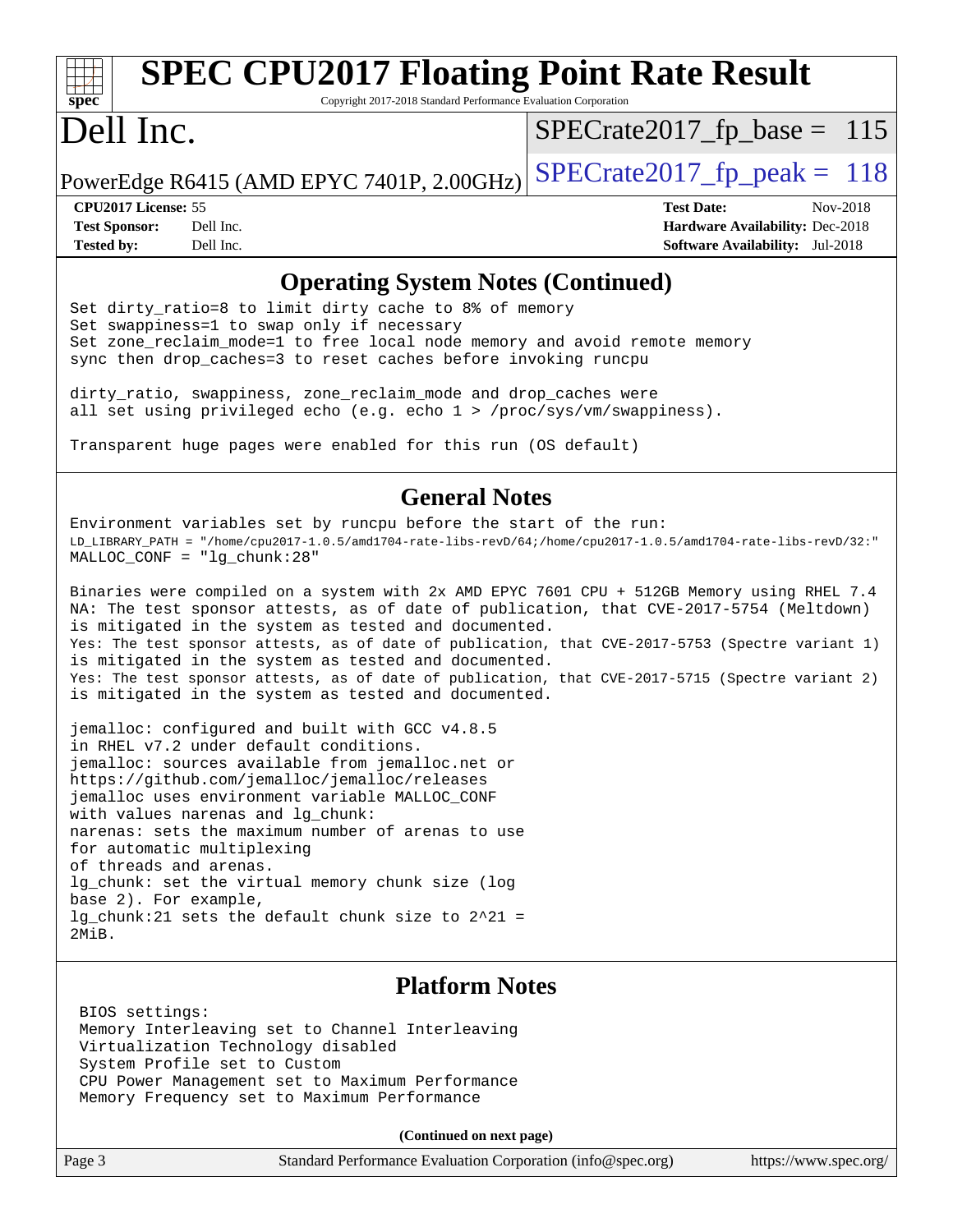| <b>SPEC CPU2017 Floating Point Rate Result</b><br>spec                                                                                                      | Copyright 2017-2018 Standard Performance Evaluation Corporation |                                                                                  |
|-------------------------------------------------------------------------------------------------------------------------------------------------------------|-----------------------------------------------------------------|----------------------------------------------------------------------------------|
| Dell Inc.                                                                                                                                                   |                                                                 | $SPECrate2017_fp\_base = 115$                                                    |
| PowerEdge R6415 (AMD EPYC 7401P, 2.00GHz)                                                                                                                   |                                                                 | $SPECrate2017_fp\_peak = 118$                                                    |
| CPU2017 License: 55                                                                                                                                         |                                                                 | <b>Test Date:</b><br>Nov-2018                                                    |
| <b>Test Sponsor:</b><br>Dell Inc.<br><b>Tested by:</b><br>Dell Inc.                                                                                         |                                                                 | <b>Hardware Availability: Dec-2018</b><br><b>Software Availability:</b> Jul-2018 |
|                                                                                                                                                             |                                                                 |                                                                                  |
|                                                                                                                                                             | <b>Platform Notes (Continued)</b>                               |                                                                                  |
| Turbo Boost enabled                                                                                                                                         |                                                                 |                                                                                  |
| C States set to Autonomous<br>Memory Patrol Scrub disabled                                                                                                  |                                                                 |                                                                                  |
| Memory Refresh Rate set to 1x                                                                                                                               |                                                                 |                                                                                  |
| PCI ASPM L1 Link Power Management disabled                                                                                                                  |                                                                 |                                                                                  |
| Determinism Slider set to Power Determinism                                                                                                                 |                                                                 |                                                                                  |
| Sysinfo program /home/cpu2017-1.0.5/bin/sysinfo<br>Rev: r5974 of 2018-05-19 9bcde8f2999c33d61f64985e45859ea9                                                |                                                                 |                                                                                  |
| running on linux-j270 Fri Nov 23 19:59:55 2018                                                                                                              |                                                                 |                                                                                  |
|                                                                                                                                                             |                                                                 |                                                                                  |
| SUT (System Under Test) info as seen by some common utilities.<br>For more information on this section, see                                                 |                                                                 |                                                                                  |
| https://www.spec.org/cpu2017/Docs/config.html#sysinfo                                                                                                       |                                                                 |                                                                                  |
|                                                                                                                                                             |                                                                 |                                                                                  |
| From /proc/cpuinfo<br>model name: AMD EPYC 7401P 24-Core Processor                                                                                          |                                                                 |                                                                                  |
| "physical id"s (chips)<br>$\mathbf{1}$                                                                                                                      |                                                                 |                                                                                  |
| 48 "processors"                                                                                                                                             |                                                                 |                                                                                  |
| cores, siblings (Caution: counting these is hw and system dependent. The following<br>excerpts from /proc/cpuinfo might not be reliable. Use with caution.) |                                                                 |                                                                                  |
| cpu cores : 24                                                                                                                                              |                                                                 |                                                                                  |
| siblings : 48                                                                                                                                               |                                                                 |                                                                                  |
| physical 0: cores 0 1 8 9 10 12 13 14 16 17 18 20 21 22 24 25 26 28 29 30                                                                                   |                                                                 |                                                                                  |
| From 1scpu:                                                                                                                                                 |                                                                 |                                                                                  |
| Architecture:                                                                                                                                               | x86 64                                                          |                                                                                  |
| $CPU$ op-mode(s):                                                                                                                                           | $32$ -bit, $64$ -bit                                            |                                                                                  |
| Byte Order:                                                                                                                                                 | Little Endian                                                   |                                                                                  |
| CPU(s):<br>On-line $CPU(s)$ list:                                                                                                                           | 48<br>$0 - 47$                                                  |                                                                                  |
| Thread(s) per core:                                                                                                                                         | 2                                                               |                                                                                  |
| Core(s) per socket:                                                                                                                                         | 24                                                              |                                                                                  |
| Socket(s):<br>NUMA $node(s):$                                                                                                                               | 1<br>4                                                          |                                                                                  |
| Vendor ID:                                                                                                                                                  | AuthenticAMD                                                    |                                                                                  |
| CPU family:                                                                                                                                                 | 23                                                              |                                                                                  |
| Model:                                                                                                                                                      | $\mathbf 1$                                                     |                                                                                  |
| Model name:<br>Stepping:                                                                                                                                    | AMD EPYC 7401P 24-Core Processor<br>2                           |                                                                                  |
| CPU MHz:                                                                                                                                                    | 1996.199                                                        |                                                                                  |
| BogoMIPS:                                                                                                                                                   | 3992.39                                                         |                                                                                  |
| Virtualization:                                                                                                                                             | $AMD-V$<br>32K                                                  |                                                                                  |
| Lld cache:<br>Lli cache:                                                                                                                                    | 64K                                                             |                                                                                  |
| L2 cache:                                                                                                                                                   | 512K                                                            |                                                                                  |
| L3 cache:                                                                                                                                                   | 8192K                                                           |                                                                                  |
| NUMA node0 CPU(s):                                                                                                                                          | 0, 4, 8, 12, 16, 20, 24, 28, 32, 36, 40, 44                     |                                                                                  |
|                                                                                                                                                             | (Continued on next page)                                        |                                                                                  |
| Page 4                                                                                                                                                      | Standard Performance Evaluation Corporation (info@spec.org)     | https://www.spec.org/                                                            |
|                                                                                                                                                             |                                                                 |                                                                                  |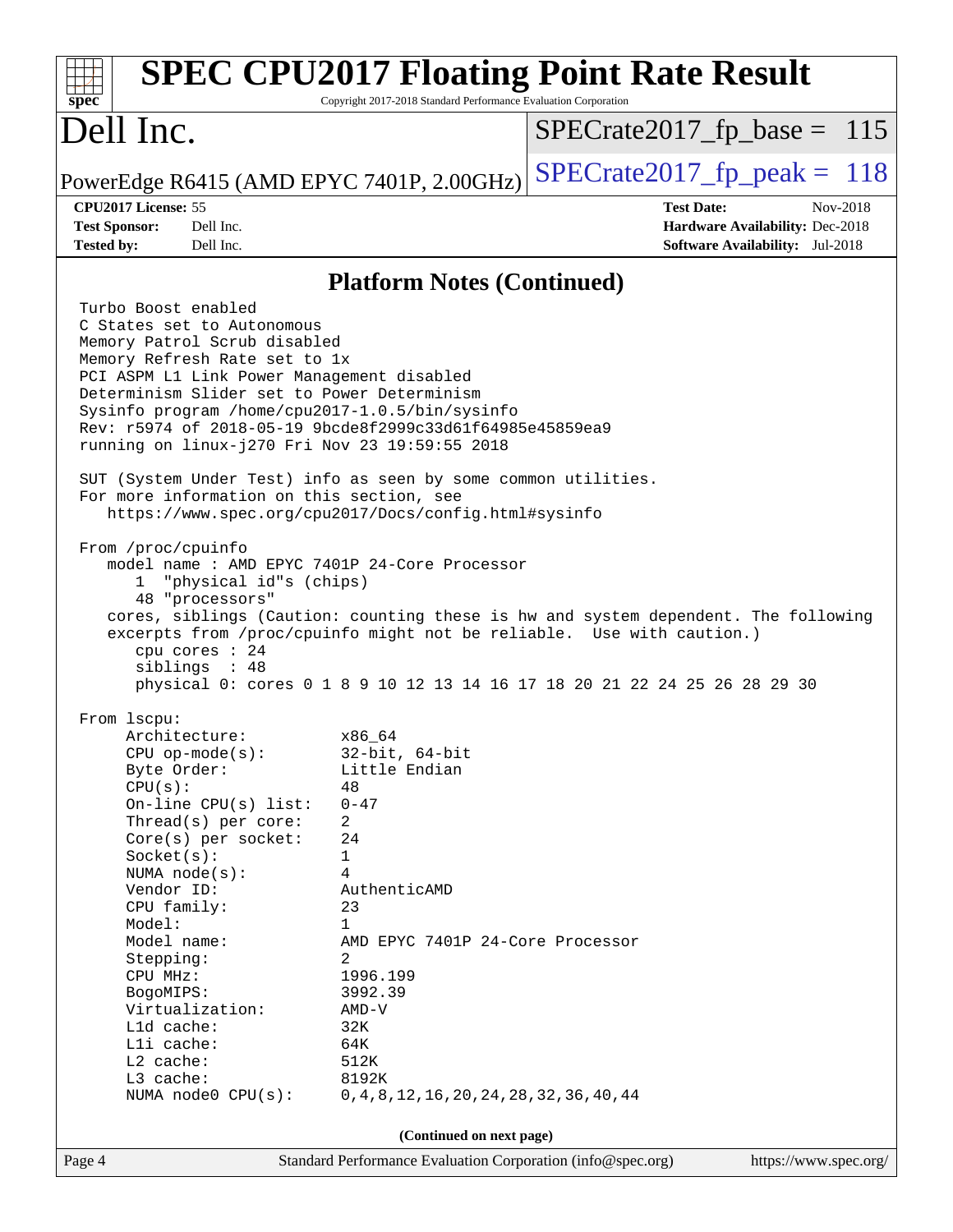| <b>SPEC CPU2017 Floating Point Rate Result</b><br>Spec<br>Copyright 2017-2018 Standard Performance Evaluation Corporation                                                                                                                                                                                                                                                                                                                                                                                                                                                                                                                                                                                                                                                                                                                                                                                                                                                                                                                                                                                                                                                                                                                                                                                                                                                                                                                                                                                                                                                                                                                                                                                                                                                                                                                                                                                                                                                                                                                       |                                                                    |
|-------------------------------------------------------------------------------------------------------------------------------------------------------------------------------------------------------------------------------------------------------------------------------------------------------------------------------------------------------------------------------------------------------------------------------------------------------------------------------------------------------------------------------------------------------------------------------------------------------------------------------------------------------------------------------------------------------------------------------------------------------------------------------------------------------------------------------------------------------------------------------------------------------------------------------------------------------------------------------------------------------------------------------------------------------------------------------------------------------------------------------------------------------------------------------------------------------------------------------------------------------------------------------------------------------------------------------------------------------------------------------------------------------------------------------------------------------------------------------------------------------------------------------------------------------------------------------------------------------------------------------------------------------------------------------------------------------------------------------------------------------------------------------------------------------------------------------------------------------------------------------------------------------------------------------------------------------------------------------------------------------------------------------------------------|--------------------------------------------------------------------|
| Dell Inc.                                                                                                                                                                                                                                                                                                                                                                                                                                                                                                                                                                                                                                                                                                                                                                                                                                                                                                                                                                                                                                                                                                                                                                                                                                                                                                                                                                                                                                                                                                                                                                                                                                                                                                                                                                                                                                                                                                                                                                                                                                       | $SPECrate2017_fp\_base = 115$                                      |
| PowerEdge R6415 (AMD EPYC 7401P, 2.00GHz)                                                                                                                                                                                                                                                                                                                                                                                                                                                                                                                                                                                                                                                                                                                                                                                                                                                                                                                                                                                                                                                                                                                                                                                                                                                                                                                                                                                                                                                                                                                                                                                                                                                                                                                                                                                                                                                                                                                                                                                                       | $SPECrate2017fp peak = 118$                                        |
| CPU2017 License: 55                                                                                                                                                                                                                                                                                                                                                                                                                                                                                                                                                                                                                                                                                                                                                                                                                                                                                                                                                                                                                                                                                                                                                                                                                                                                                                                                                                                                                                                                                                                                                                                                                                                                                                                                                                                                                                                                                                                                                                                                                             | <b>Test Date:</b><br>Nov-2018                                      |
| <b>Test Sponsor:</b><br>Dell Inc.<br><b>Tested by:</b><br>Dell Inc.                                                                                                                                                                                                                                                                                                                                                                                                                                                                                                                                                                                                                                                                                                                                                                                                                                                                                                                                                                                                                                                                                                                                                                                                                                                                                                                                                                                                                                                                                                                                                                                                                                                                                                                                                                                                                                                                                                                                                                             | Hardware Availability: Dec-2018<br>Software Availability: Jul-2018 |
|                                                                                                                                                                                                                                                                                                                                                                                                                                                                                                                                                                                                                                                                                                                                                                                                                                                                                                                                                                                                                                                                                                                                                                                                                                                                                                                                                                                                                                                                                                                                                                                                                                                                                                                                                                                                                                                                                                                                                                                                                                                 |                                                                    |
| <b>Platform Notes (Continued)</b><br>1, 5, 9, 13, 17, 21, 25, 29, 33, 37, 41, 45<br>NUMA $node1$ $CPU(s)$ :<br>NUMA $node2$ $CPU(s):$<br>2, 6, 10, 14, 18, 22, 26, 30, 34, 38, 42, 46<br>NUMA $node3$ $CPU(s):$<br>3, 7, 11, 15, 19, 23, 27, 31, 35, 39, 43, 47<br>Flaqs:<br>pat pse36 clflush mmx fxsr sse sse2 ht syscall nx mmxext fxsr_opt pdpelgb rdtscp lm<br>constant_tsc rep_good nopl nonstop_tsc extd_apicid amd_dcm aperfmperf eagerfpu pni<br>pclmulqdq monitor ssse3 fma cx16 sse4_1 sse4_2 movbe popcnt aes xsave avx f16c<br>rdrand lahf_lm cmp_legacy svm extapic cr8_legacy abm sse4a misalignsse 3dnowprefetch<br>osvw skinit wdt tce topoext perfctr_core perfctr_nb bpext perfctr_12 mwaitx arat cpb<br>hw_pstate ssbd ibpb retpoline retpoline_amd npt lbrv svm_lock nrip_save tsc_scale<br>vmcb_clean flushbyasid decodeassists pausefilter pfthreshold vmmcall avic fsgsbase<br>bmil avx2 smep bmi2 rdseed adx smap clflushopt sha_ni xsaveopt xsavec xgetbv1 clzero<br>irperf overflow_recov succor smca<br>/proc/cpuinfo cache data<br>cache size : 512 KB<br>From numactl --hardware WARNING: a numactl 'node' might or might not correspond to a<br>physical chip.<br>$available: 4 nodes (0-3)$<br>node 0 cpus: 0 4 8 12 16 20 24 28 32 36 40 44<br>node 0 size: 128621 MB<br>node 0 free: 128443 MB<br>node 1 cpus: 1 5 9 13 17 21 25 29 33 37 41 45<br>node 1 size: 129018 MB<br>node 1 free: 128844 MB<br>node 2 cpus: 2 6 10 14 18 22 26 30 34 38 42 46<br>node 2 size: 129018 MB<br>node 2 free: 128846 MB<br>node 3 cpus: 3 7 11 15 19 23 27 31 35 39 43 47<br>node 3 size: 129017 MB<br>node 3 free: 128858 MB<br>node distances:<br>node<br>$\mathbf{1}$<br>$\overline{0}$<br>2<br>3<br>0:<br>10<br>16<br>16<br>16<br>10 16<br>1:<br>16<br>- 16<br>2:<br>16 10<br>16<br>16<br>3:<br>16 16<br>16<br>10<br>From /proc/meminfo<br>MemTotal:<br>528052468 kB<br>HugePages_Total:<br>0<br>Hugepagesize:<br>2048 kB<br>/usr/bin/lsb_release -d<br>SUSE Linux Enterprise Server 12 SP3<br>(Continued on next page) | fpu vme de pse tsc msr pae mce cx8 apic sep mtrr pge mca cmov      |
|                                                                                                                                                                                                                                                                                                                                                                                                                                                                                                                                                                                                                                                                                                                                                                                                                                                                                                                                                                                                                                                                                                                                                                                                                                                                                                                                                                                                                                                                                                                                                                                                                                                                                                                                                                                                                                                                                                                                                                                                                                                 |                                                                    |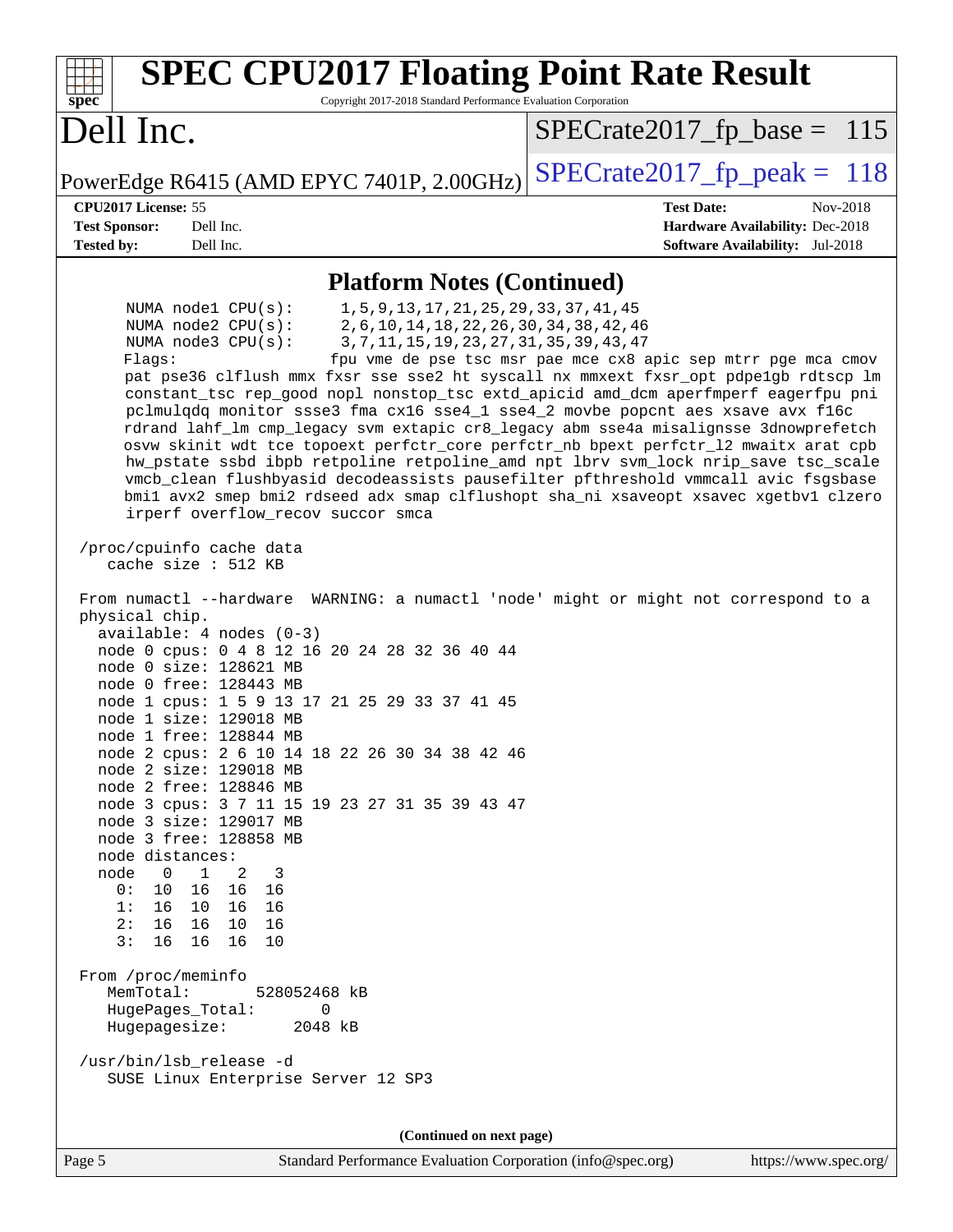| <b>SPEC CPU2017 Floating Point Rate Result</b><br>spec<br>Copyright 2017-2018 Standard Performance Evaluation Corporation                                                                                                                                                                                                                                                                                                                                                                                                                                                                                                                                                                                                                                                                                                                                                                                                                                                                                                                                                                                                                                                                                                                                                                                                                                                                                                                                                                                                                                                                                                                        |                                                                                                            |
|--------------------------------------------------------------------------------------------------------------------------------------------------------------------------------------------------------------------------------------------------------------------------------------------------------------------------------------------------------------------------------------------------------------------------------------------------------------------------------------------------------------------------------------------------------------------------------------------------------------------------------------------------------------------------------------------------------------------------------------------------------------------------------------------------------------------------------------------------------------------------------------------------------------------------------------------------------------------------------------------------------------------------------------------------------------------------------------------------------------------------------------------------------------------------------------------------------------------------------------------------------------------------------------------------------------------------------------------------------------------------------------------------------------------------------------------------------------------------------------------------------------------------------------------------------------------------------------------------------------------------------------------------|------------------------------------------------------------------------------------------------------------|
| Dell Inc.                                                                                                                                                                                                                                                                                                                                                                                                                                                                                                                                                                                                                                                                                                                                                                                                                                                                                                                                                                                                                                                                                                                                                                                                                                                                                                                                                                                                                                                                                                                                                                                                                                        | $SPECrate2017_fp\_base = 115$                                                                              |
| PowerEdge R6415 (AMD EPYC 7401P, 2.00GHz)                                                                                                                                                                                                                                                                                                                                                                                                                                                                                                                                                                                                                                                                                                                                                                                                                                                                                                                                                                                                                                                                                                                                                                                                                                                                                                                                                                                                                                                                                                                                                                                                        | $SPECrate2017fp peak = 118$                                                                                |
| CPU2017 License: 55<br><b>Test Sponsor:</b><br>Dell Inc.<br><b>Tested by:</b><br>Dell Inc.                                                                                                                                                                                                                                                                                                                                                                                                                                                                                                                                                                                                                                                                                                                                                                                                                                                                                                                                                                                                                                                                                                                                                                                                                                                                                                                                                                                                                                                                                                                                                       | <b>Test Date:</b><br>Nov-2018<br><b>Hardware Availability: Dec-2018</b><br>Software Availability: Jul-2018 |
| <b>Platform Notes (Continued)</b>                                                                                                                                                                                                                                                                                                                                                                                                                                                                                                                                                                                                                                                                                                                                                                                                                                                                                                                                                                                                                                                                                                                                                                                                                                                                                                                                                                                                                                                                                                                                                                                                                |                                                                                                            |
| From /etc/*release* /etc/*version*<br>SuSE-release:<br>SUSE Linux Enterprise Server 12 (x86_64)<br>$VERSION = 12$<br>$PATCHLEVEL = 3$<br># This file is deprecated and will be removed in a future service pack or release.<br># Please check /etc/os-release for details about this release.<br>os-release:<br>NAME="SLES"<br>VERSION="12-SP3"<br>VERSION_ID="12.3"<br>PRETTY_NAME="SUSE Linux Enterprise Server 12 SP3"<br>ID="sles"<br>$ANSI$ _COLOR=" $0:32$ "<br>$CPE\_NAME = "cpe://o:suse: sles:12:sp3"$<br>uname $-a$ :<br>Linux linux-j270 4.4.137-94.33.1.15569.1.TEST.1094643-default #1 SMP Fri Jun 15<br>20:48:59 UTC 2018 (c9ad03c) x86_64 x86_64 x86_64 GNU/Linux<br>Kernel self-reported vulnerability status:<br>CVE-2017-5754 (Meltdown):<br>Not affected<br>CVE-2017-5753 (Spectre variant 1): Mitigation: __user pointer sanitization<br>CVE-2017-5715 (Spectre variant 2): Mitigation: Full AMD retpoline + IBPB<br>run-level 3 Nov 23 09:23<br>SPEC is set to: /home/cpu2017-1.0.5<br>Type Size Used Avail Use% Mounted on<br>Filesystem<br>/dev/sda4<br>xfs<br>405G<br>16G 389G<br>4% /home<br>Additional information from dmidecode follows. WARNING: Use caution when you interpret<br>this section. The 'dmidecode' program reads system data which is "intended to allow<br>hardware to be accurately determined", but the intent may not be met, as there are<br>frequent changes to hardware, firmware, and the "DMTF SMBIOS" standard.<br>BIOS Dell Inc. 1.6.7 10/29/2018<br>Memory:<br>8x 80CE863280CE M386A8K40BM2-CTD 64 GB 4 rank 2666<br>8x Not Specified Not Specified<br>(End of data from sysinfo program) |                                                                                                            |
|                                                                                                                                                                                                                                                                                                                                                                                                                                                                                                                                                                                                                                                                                                                                                                                                                                                                                                                                                                                                                                                                                                                                                                                                                                                                                                                                                                                                                                                                                                                                                                                                                                                  |                                                                                                            |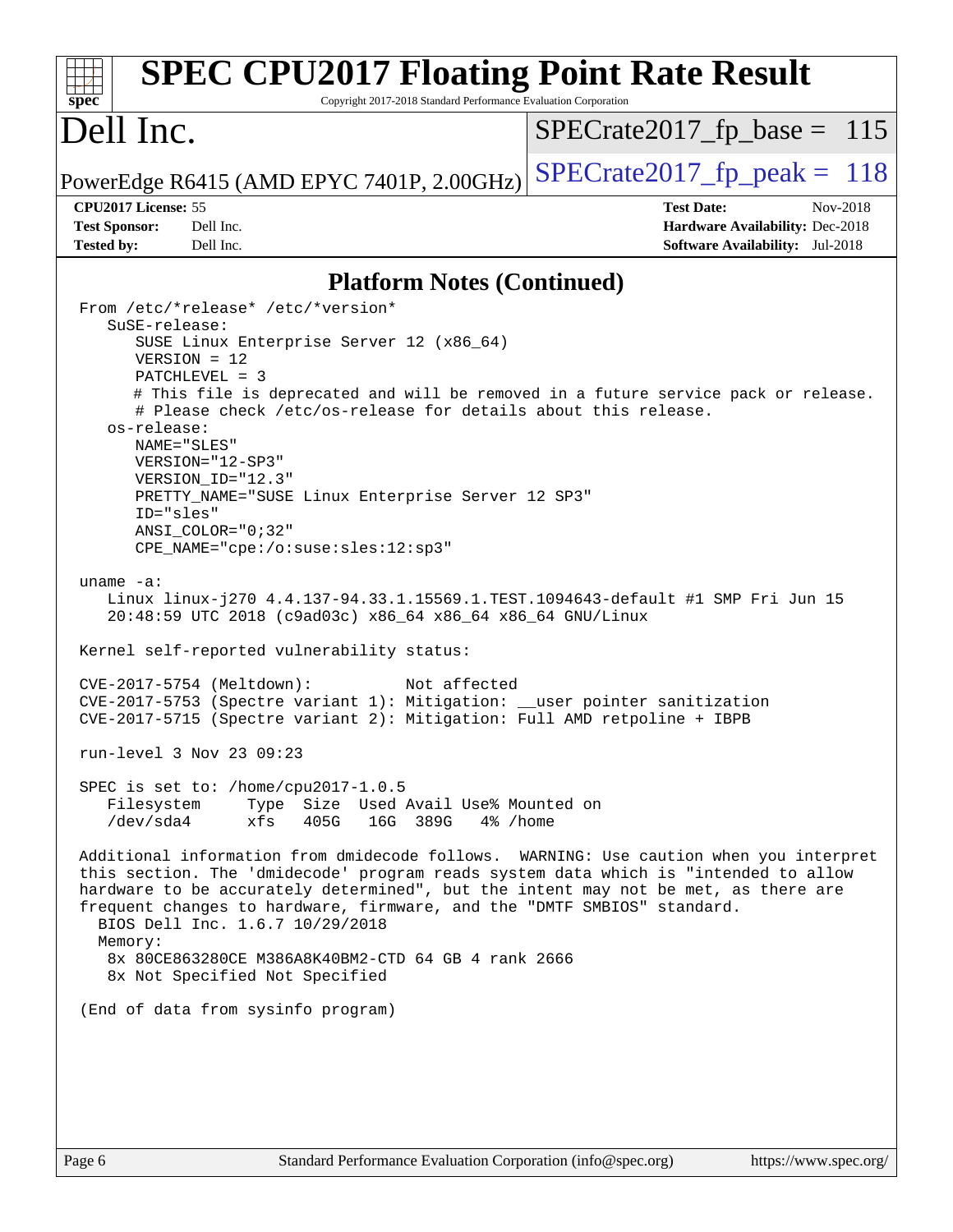| <b>SPEC CPU2017 Floating Point Rate Result</b><br>Copyright 2017-2018 Standard Performance Evaluation Corporation<br>spec <sup>®</sup>                                                                                                                                                                                                                                                                           |                                                                                                            |
|------------------------------------------------------------------------------------------------------------------------------------------------------------------------------------------------------------------------------------------------------------------------------------------------------------------------------------------------------------------------------------------------------------------|------------------------------------------------------------------------------------------------------------|
| Dell Inc.                                                                                                                                                                                                                                                                                                                                                                                                        | $SPECrate2017_fp\_base = 115$                                                                              |
| PowerEdge R6415 (AMD EPYC 7401P, 2.00GHz)                                                                                                                                                                                                                                                                                                                                                                        | $SPECTate2017$ _fp_peak = 118                                                                              |
| CPU2017 License: 55<br><b>Test Sponsor:</b><br>Dell Inc.<br><b>Tested by:</b><br>Dell Inc.                                                                                                                                                                                                                                                                                                                       | <b>Test Date:</b><br>Nov-2018<br>Hardware Availability: Dec-2018<br><b>Software Availability:</b> Jul-2018 |
| <b>Compiler Version Notes</b>                                                                                                                                                                                                                                                                                                                                                                                    |                                                                                                            |
| CC 519.1bm_r(base, peak) 538.imagick_r(base, peak) 544.nab_r(base, peak)                                                                                                                                                                                                                                                                                                                                         |                                                                                                            |
| AOCC.LLVM.4.0.0.B35.2017_04_26 clang version 4.0.0 (CLANG:) (based on LLVM<br>AOCC.LLVM.4.0.0.B35.2017_04_26)<br>Target: x86_64-unknown-linux-gnu<br>Thread model: posix<br>InstalledDir: /root/work/compilers/AOCC-1.0-Compiler/bin<br>______________________________                                                                                                                                           |                                                                                                            |
| CXXC 508.namd_r(base, peak) 510.parest_r(base, peak)                                                                                                                                                                                                                                                                                                                                                             |                                                                                                            |
| AOCC.LLVM.4.0.0.B35.2017_04_26 clang version 4.0.0 (CLANG:) (based on LLVM<br>AOCC.LLVM.4.0.0.B35.2017_04_26)<br>Target: x86_64-unknown-linux-gnu<br>Thread model: posix<br>InstalledDir: /root/work/compilers/AOCC-1.0-Compiler/bin                                                                                                                                                                             |                                                                                                            |
| 511.povray_r(base, peak) 526.blender_r(base, peak)<br>CC.                                                                                                                                                                                                                                                                                                                                                        |                                                                                                            |
| AOCC.LLVM.4.0.0.B35.2017_04_26 clang version 4.0.0 (CLANG:) (based on LLVM<br>AOCC.LLVM.4.0.0.B35.2017_04_26)<br>Target: x86_64-unknown-linux-gnu<br>Thread model: posix                                                                                                                                                                                                                                         |                                                                                                            |
| InstalledDir: /root/work/compilers/AOCC-1.0-Compiler/bin<br>AOCC.LLVM.4.0.0.B35.2017_04_26 clang version 4.0.0 (CLANG:) (based on LLVM<br>AOCC.LLVM.4.0.0.B35.2017 04 26)<br>Target: x86_64-unknown-linux-gnu                                                                                                                                                                                                    |                                                                                                            |
| Thread model: posix<br>InstalledDir: /root/work/compilers/AOCC-1.0-Compiler/bin                                                                                                                                                                                                                                                                                                                                  |                                                                                                            |
| FC 507.cactuBSSN_r(base, peak)<br>------------------------------                                                                                                                                                                                                                                                                                                                                                 |                                                                                                            |
| AOCC.LLVM.4.0.0.B35.2017_04_26 clang version 4.0.0 (CLANG:) (based on LLVM<br>AOCC.LLVM.4.0.0.B35.2017_04_26)<br>Target: x86_64-unknown-linux-gnu<br>Thread model: posix<br>InstalledDir: /root/work/compilers/AOCC-1.0-Compiler/bin<br>AOCC.LLVM.4.0.0.B35.2017_04_26 clang version 4.0.0 (CLANG:) (based on LLVM<br>AOCC.LLVM.4.0.0.B35.2017_04_26)<br>Target: x86_64-unknown-linux-gnu<br>Thread model: posix |                                                                                                            |
| (Continued on next page)                                                                                                                                                                                                                                                                                                                                                                                         |                                                                                                            |
| Page 7<br>Standard Performance Evaluation Corporation (info@spec.org)                                                                                                                                                                                                                                                                                                                                            | https://www.spec.org/                                                                                      |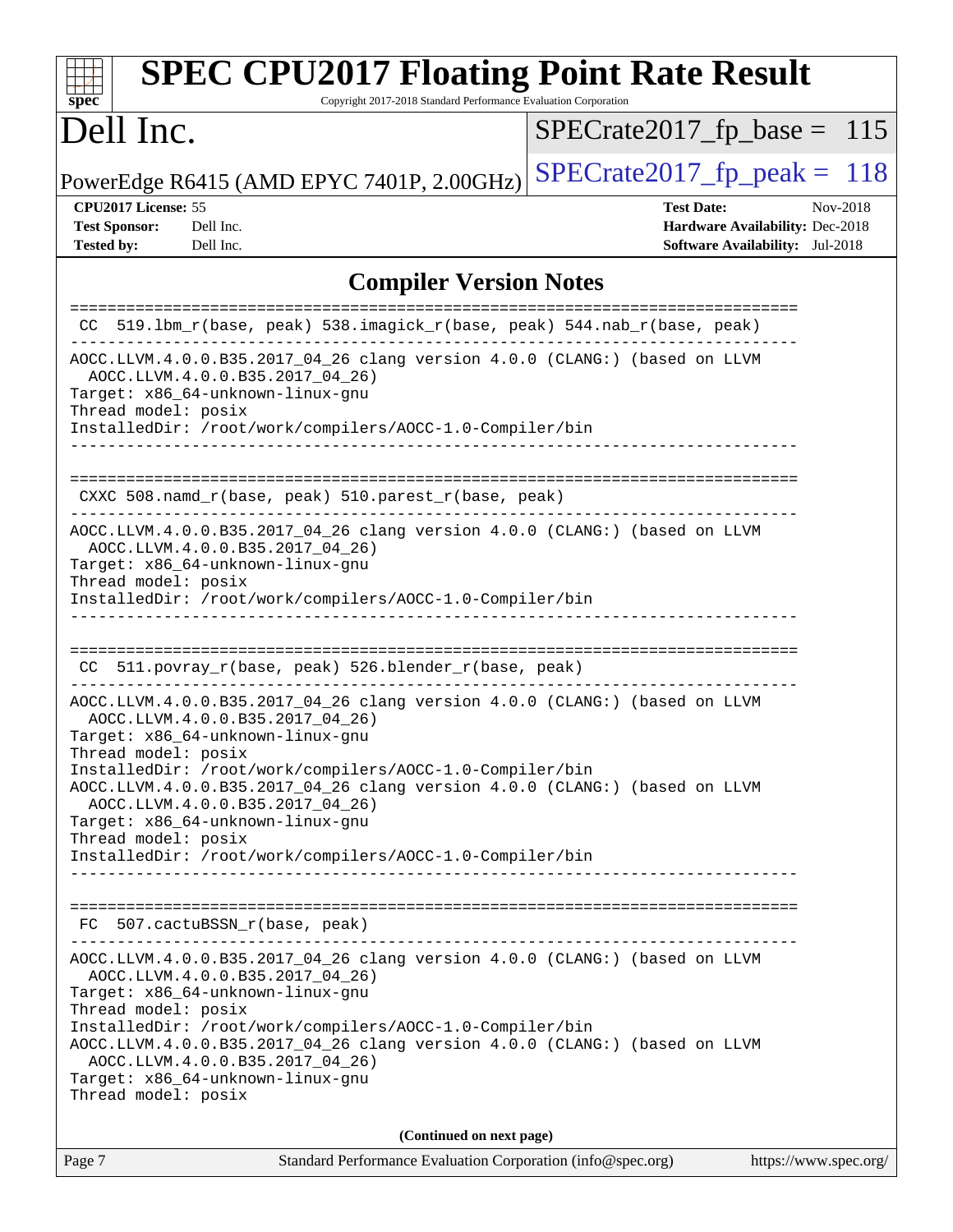| <b>SPEC CPU2017 Floating Point Rate Result</b><br>spec<br>Copyright 2017-2018 Standard Performance Evaluation Corporation                                                                                                                                                                                                                                                                                                                                                                                                                                               |                                                                                                            |
|-------------------------------------------------------------------------------------------------------------------------------------------------------------------------------------------------------------------------------------------------------------------------------------------------------------------------------------------------------------------------------------------------------------------------------------------------------------------------------------------------------------------------------------------------------------------------|------------------------------------------------------------------------------------------------------------|
| Dell Inc.                                                                                                                                                                                                                                                                                                                                                                                                                                                                                                                                                               | $SPECrate2017_fp\_base = 115$                                                                              |
| PowerEdge R6415 (AMD EPYC 7401P, 2.00GHz)                                                                                                                                                                                                                                                                                                                                                                                                                                                                                                                               | $SPECTate2017$ _fp_peak = 118                                                                              |
| CPU2017 License: 55<br><b>Test Sponsor:</b><br>Dell Inc.<br><b>Tested by:</b><br>Dell Inc.                                                                                                                                                                                                                                                                                                                                                                                                                                                                              | <b>Test Date:</b><br>Nov-2018<br>Hardware Availability: Dec-2018<br><b>Software Availability:</b> Jul-2018 |
| <b>Compiler Version Notes (Continued)</b><br>InstalledDir: /root/work/compilers/AOCC-1.0-Compiler/bin                                                                                                                                                                                                                                                                                                                                                                                                                                                                   |                                                                                                            |
| GNU Fortran (GCC) 4.8.2<br>Copyright (C) 2013 Free Software Foundation, Inc.<br>GNU Fortran comes with NO WARRANTY, to the extent permitted by law.<br>You may redistribute copies of GNU Fortran<br>under the terms of the GNU General Public License.<br>For more information about these matters, see the file named COPYING                                                                                                                                                                                                                                         |                                                                                                            |
| 503.bwaves_r(base, peak) 549.fotonik3d_r(base, peak) 554.roms_r(base,<br>FC.<br>peak)                                                                                                                                                                                                                                                                                                                                                                                                                                                                                   |                                                                                                            |
| GNU Fortran (GCC) 4.8.2<br>Copyright (C) 2013 Free Software Foundation, Inc.<br>GNU Fortran comes with NO WARRANTY, to the extent permitted by law.<br>You may redistribute copies of GNU Fortran<br>under the terms of the GNU General Public License.<br>For more information about these matters, see the file named COPYING                                                                                                                                                                                                                                         |                                                                                                            |
| $521.wrf_r(base, peak) 527.cam4_r(base, peak)$<br>CC.                                                                                                                                                                                                                                                                                                                                                                                                                                                                                                                   |                                                                                                            |
| GNU Fortran (GCC) 4.8.2<br>Copyright (C) 2013 Free Software Foundation, Inc.<br>GNU Fortran comes with NO WARRANTY, to the extent permitted by law.<br>You may redistribute copies of GNU Fortran<br>under the terms of the GNU General Public License.<br>For more information about these matters, see the file named COPYING<br>AOCC.LLVM.4.0.0.B35.2017_04_26 clang version 4.0.0 (CLANG:) (based on LLVM<br>AOCC.LLVM.4.0.0.B35.2017 04 26)<br>Target: x86_64-unknown-linux-gnu<br>Thread model: posix<br>InstalledDir: /root/work/compilers/AOCC-1.0-Compiler/bin |                                                                                                            |
| <b>Base Compiler Invocation</b>                                                                                                                                                                                                                                                                                                                                                                                                                                                                                                                                         |                                                                                                            |
| C benchmarks:<br>clang                                                                                                                                                                                                                                                                                                                                                                                                                                                                                                                                                  |                                                                                                            |
| $C_{++}$ benchmarks:                                                                                                                                                                                                                                                                                                                                                                                                                                                                                                                                                    |                                                                                                            |

[clang++](http://www.spec.org/cpu2017/results/res2018q4/cpu2017-20181126-09833.flags.html#user_CXXbase_Fclang3_57a48582e5be507d19b2527b3e7d4f85d9b8669ffc9a8a0dbb9bcf949a918a58bbab411e0c4d14a3922022a3e425a90db94042683824c1806feff4324ca1000d)

**(Continued on next page)**

Page 8 Standard Performance Evaluation Corporation [\(info@spec.org\)](mailto:info@spec.org) <https://www.spec.org/>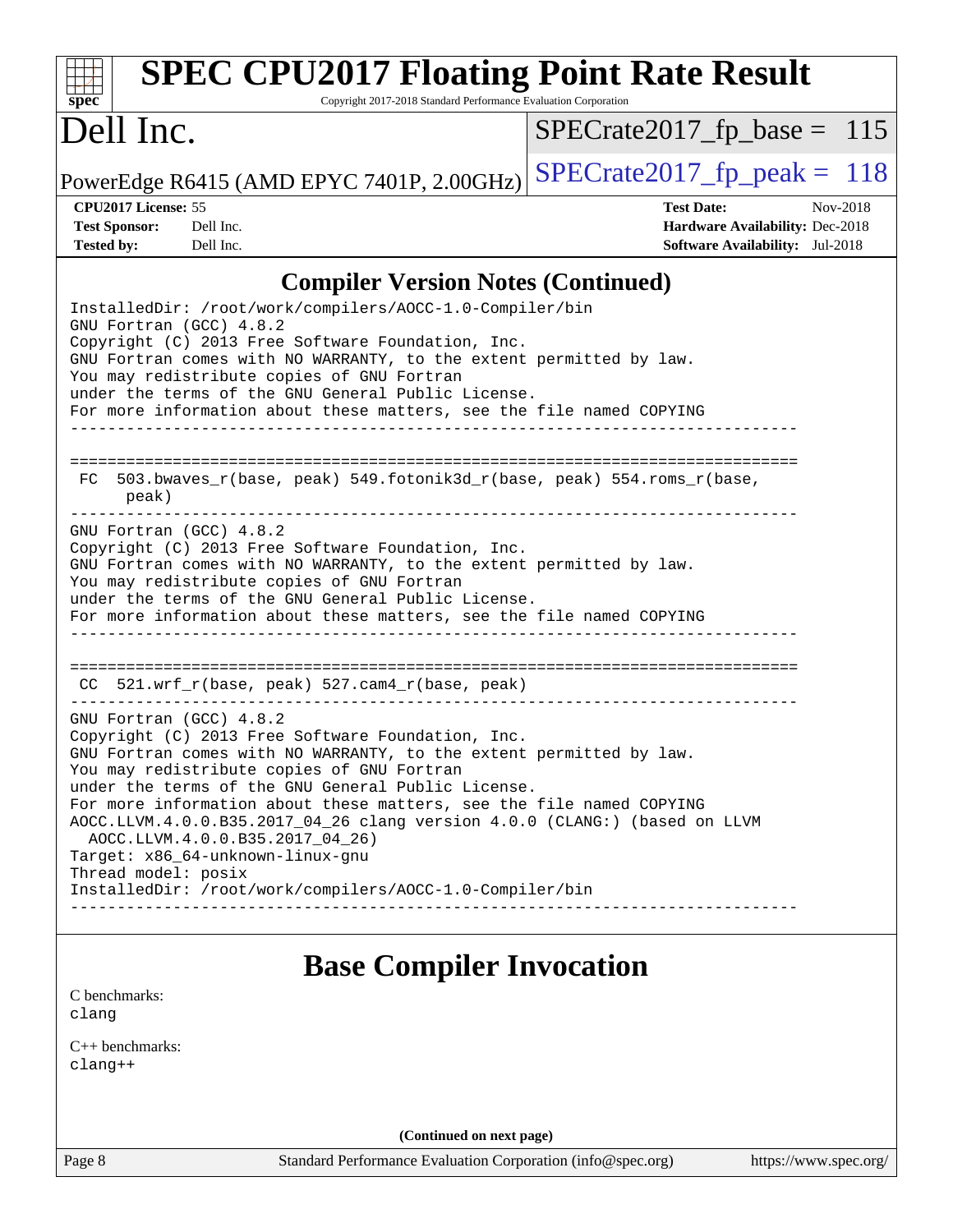#### **[spec](http://www.spec.org/) [SPEC CPU2017 Floating Point Rate Result](http://www.spec.org/auto/cpu2017/Docs/result-fields.html#SPECCPU2017FloatingPointRateResult)**

Copyright 2017-2018 Standard Performance Evaluation Corporation

## Dell Inc.

 $SPECTate2017_fp\_base = 115$ 

PowerEdge R6415 (AMD EPYC 7401P, 2.00GHz)  $\left|$  [SPECrate2017\\_fp\\_peak =](http://www.spec.org/auto/cpu2017/Docs/result-fields.html#SPECrate2017fppeak) 118

**[Tested by:](http://www.spec.org/auto/cpu2017/Docs/result-fields.html#Testedby)** Dell Inc. **[Software Availability:](http://www.spec.org/auto/cpu2017/Docs/result-fields.html#SoftwareAvailability)** Jul-2018

**[CPU2017 License:](http://www.spec.org/auto/cpu2017/Docs/result-fields.html#CPU2017License)** 55 **[Test Date:](http://www.spec.org/auto/cpu2017/Docs/result-fields.html#TestDate)** Nov-2018 **[Test Sponsor:](http://www.spec.org/auto/cpu2017/Docs/result-fields.html#TestSponsor)** Dell Inc. **[Hardware Availability:](http://www.spec.org/auto/cpu2017/Docs/result-fields.html#HardwareAvailability)** Dec-2018

## **[Base Compiler Invocation \(Continued\)](http://www.spec.org/auto/cpu2017/Docs/result-fields.html#BaseCompilerInvocation)**

[Fortran benchmarks](http://www.spec.org/auto/cpu2017/Docs/result-fields.html#Fortranbenchmarks): [clang](http://www.spec.org/cpu2017/results/res2018q4/cpu2017-20181126-09833.flags.html#user_FCbase_Fclang3_a68b77bfed473bd9cdd22529af008e8306c2e3948617c8991604c1a2000ee4a73ef90dd8bc793e105fe4165a625d26dacbda4708d828ad19048918c071b363ec) [gfortran](http://www.spec.org/cpu2017/results/res2018q4/cpu2017-20181126-09833.flags.html#user_FCbase_aocc-gfortran_128c91a56d61ddb07404721e65b8f9498c31a443dacbd3b7f212891090eca86e2d099b520f75b99e9e8ac4fdec01f4d15f0b65e47123ec4c42b0759045731a1f)

[Benchmarks using both Fortran and C](http://www.spec.org/auto/cpu2017/Docs/result-fields.html#BenchmarksusingbothFortranandC): [clang](http://www.spec.org/cpu2017/results/res2018q4/cpu2017-20181126-09833.flags.html#user_CC_FCbase_Fclang3_a68b77bfed473bd9cdd22529af008e8306c2e3948617c8991604c1a2000ee4a73ef90dd8bc793e105fe4165a625d26dacbda4708d828ad19048918c071b363ec) [gfortran](http://www.spec.org/cpu2017/results/res2018q4/cpu2017-20181126-09833.flags.html#user_CC_FCbase_aocc-gfortran_128c91a56d61ddb07404721e65b8f9498c31a443dacbd3b7f212891090eca86e2d099b520f75b99e9e8ac4fdec01f4d15f0b65e47123ec4c42b0759045731a1f)

[Benchmarks using both C and C++](http://www.spec.org/auto/cpu2017/Docs/result-fields.html#BenchmarksusingbothCandCXX): [clang++](http://www.spec.org/cpu2017/results/res2018q4/cpu2017-20181126-09833.flags.html#user_CC_CXXbase_Fclang3_57a48582e5be507d19b2527b3e7d4f85d9b8669ffc9a8a0dbb9bcf949a918a58bbab411e0c4d14a3922022a3e425a90db94042683824c1806feff4324ca1000d) [clang](http://www.spec.org/cpu2017/results/res2018q4/cpu2017-20181126-09833.flags.html#user_CC_CXXbase_Fclang3_a68b77bfed473bd9cdd22529af008e8306c2e3948617c8991604c1a2000ee4a73ef90dd8bc793e105fe4165a625d26dacbda4708d828ad19048918c071b363ec)

[Benchmarks using Fortran, C, and C++:](http://www.spec.org/auto/cpu2017/Docs/result-fields.html#BenchmarksusingFortranCandCXX) [clang++](http://www.spec.org/cpu2017/results/res2018q4/cpu2017-20181126-09833.flags.html#user_CC_CXX_FCbase_Fclang3_57a48582e5be507d19b2527b3e7d4f85d9b8669ffc9a8a0dbb9bcf949a918a58bbab411e0c4d14a3922022a3e425a90db94042683824c1806feff4324ca1000d) [clang](http://www.spec.org/cpu2017/results/res2018q4/cpu2017-20181126-09833.flags.html#user_CC_CXX_FCbase_Fclang3_a68b77bfed473bd9cdd22529af008e8306c2e3948617c8991604c1a2000ee4a73ef90dd8bc793e105fe4165a625d26dacbda4708d828ad19048918c071b363ec) [gfortran](http://www.spec.org/cpu2017/results/res2018q4/cpu2017-20181126-09833.flags.html#user_CC_CXX_FCbase_aocc-gfortran_128c91a56d61ddb07404721e65b8f9498c31a443dacbd3b7f212891090eca86e2d099b520f75b99e9e8ac4fdec01f4d15f0b65e47123ec4c42b0759045731a1f)

### **[Base Portability Flags](http://www.spec.org/auto/cpu2017/Docs/result-fields.html#BasePortabilityFlags)**

 503.bwaves\_r: [-DSPEC\\_LP64](http://www.spec.org/cpu2017/results/res2018q4/cpu2017-20181126-09833.flags.html#suite_baseEXTRA_PORTABILITY503_bwaves_r_DSPEC_LP64) 507.cactuBSSN\_r: [-DSPEC\\_LP64](http://www.spec.org/cpu2017/results/res2018q4/cpu2017-20181126-09833.flags.html#suite_baseEXTRA_PORTABILITY507_cactuBSSN_r_DSPEC_LP64) 508.namd\_r: [-DSPEC\\_LP64](http://www.spec.org/cpu2017/results/res2018q4/cpu2017-20181126-09833.flags.html#suite_baseEXTRA_PORTABILITY508_namd_r_DSPEC_LP64) 510.parest\_r: [-DSPEC\\_LP64](http://www.spec.org/cpu2017/results/res2018q4/cpu2017-20181126-09833.flags.html#suite_baseEXTRA_PORTABILITY510_parest_r_DSPEC_LP64) 511.povray\_r: [-DSPEC\\_LP64](http://www.spec.org/cpu2017/results/res2018q4/cpu2017-20181126-09833.flags.html#suite_baseEXTRA_PORTABILITY511_povray_r_DSPEC_LP64) 519.lbm\_r: [-DSPEC\\_LP64](http://www.spec.org/cpu2017/results/res2018q4/cpu2017-20181126-09833.flags.html#suite_baseEXTRA_PORTABILITY519_lbm_r_DSPEC_LP64) 521.wrf\_r: [-DSPEC\\_CASE\\_FLAG](http://www.spec.org/cpu2017/results/res2018q4/cpu2017-20181126-09833.flags.html#b521.wrf_r_baseCPORTABILITY_DSPEC_CASE_FLAG) [-fconvert=big-endian](http://www.spec.org/cpu2017/results/res2018q4/cpu2017-20181126-09833.flags.html#user_baseFPORTABILITY521_wrf_r_F-fconvert) [-DSPEC\\_LP64](http://www.spec.org/cpu2017/results/res2018q4/cpu2017-20181126-09833.flags.html#suite_baseEXTRA_PORTABILITY521_wrf_r_DSPEC_LP64) 526.blender\_r: [-funsigned-char](http://www.spec.org/cpu2017/results/res2018q4/cpu2017-20181126-09833.flags.html#user_baseCPORTABILITY526_blender_r_F-funsigned-char) [-D\\_\\_BOOL\\_DEFINED](http://www.spec.org/cpu2017/results/res2018q4/cpu2017-20181126-09833.flags.html#b526.blender_r_baseCXXPORTABILITY_D__BOOL_DEFINED) [-DSPEC\\_LP64](http://www.spec.org/cpu2017/results/res2018q4/cpu2017-20181126-09833.flags.html#suite_baseEXTRA_PORTABILITY526_blender_r_DSPEC_LP64) 527.cam4\_r: [-DSPEC\\_CASE\\_FLAG](http://www.spec.org/cpu2017/results/res2018q4/cpu2017-20181126-09833.flags.html#b527.cam4_r_basePORTABILITY_DSPEC_CASE_FLAG) [-DSPEC\\_LP64](http://www.spec.org/cpu2017/results/res2018q4/cpu2017-20181126-09833.flags.html#suite_baseEXTRA_PORTABILITY527_cam4_r_DSPEC_LP64) 538.imagick\_r: [-DSPEC\\_LP64](http://www.spec.org/cpu2017/results/res2018q4/cpu2017-20181126-09833.flags.html#suite_baseEXTRA_PORTABILITY538_imagick_r_DSPEC_LP64) 544.nab\_r: [-DSPEC\\_LP64](http://www.spec.org/cpu2017/results/res2018q4/cpu2017-20181126-09833.flags.html#suite_baseEXTRA_PORTABILITY544_nab_r_DSPEC_LP64) 549.fotonik3d\_r: [-DSPEC\\_LP64](http://www.spec.org/cpu2017/results/res2018q4/cpu2017-20181126-09833.flags.html#suite_baseEXTRA_PORTABILITY549_fotonik3d_r_DSPEC_LP64) 554.roms\_r: [-DSPEC\\_LP64](http://www.spec.org/cpu2017/results/res2018q4/cpu2017-20181126-09833.flags.html#suite_baseEXTRA_PORTABILITY554_roms_r_DSPEC_LP64)

#### **[Base Optimization Flags](http://www.spec.org/auto/cpu2017/Docs/result-fields.html#BaseOptimizationFlags)**

#### [C benchmarks](http://www.spec.org/auto/cpu2017/Docs/result-fields.html#Cbenchmarks):

[-flto](http://www.spec.org/cpu2017/results/res2018q4/cpu2017-20181126-09833.flags.html#user_CCbase_lto) [-Wl,-plugin-opt=-merge-constant](http://www.spec.org/cpu2017/results/res2018q4/cpu2017-20181126-09833.flags.html#user_CCbase_F-merge-constant_1d79771b5442061d9c8e05556c6b0c655e6c9e66f8c6936b0129d434b6acd2b1cf1b7cd2540d1570ff636111b08a6bc36e2e61fc34531f8ef7c1a34c57be1dbb) [-Wl,-plugin-opt=-lsr-in-nested-loop](http://www.spec.org/cpu2017/results/res2018q4/cpu2017-20181126-09833.flags.html#user_CCbase_lsr-in-nested-loop_1cff93fd95162f5e77640b5271e8bed680fb62b4a8d96fb8ab217ff3244646f1fbb342e31af83c263403bbf5249c7dc7732d5c86c3eab4cc8d32dcb7a6f33ca0) [-Wl,-plugin-opt=-disable-vect-cmp](http://www.spec.org/cpu2017/results/res2018q4/cpu2017-20181126-09833.flags.html#user_CCbase_disable-vect-cmp_1056b9a09b8ddc126e023b5f99ae33179ef568835465af9b7adeacf4b6480ff575c8aee439265bcfbcbf086f33f2fa5cca2bc4cf52b64c0cd2e10f6503cba02d) [-O3](http://www.spec.org/cpu2017/results/res2018q4/cpu2017-20181126-09833.flags.html#user_CCbase_F-O3) [-ffast-math](http://www.spec.org/cpu2017/results/res2018q4/cpu2017-20181126-09833.flags.html#user_CCbase_F-aocc-ffast-math_78dd175de6534c2005829757b9b0f2878e57b067cce6f7c443b2250ac68890960e2e1b320ca04b81ff7c62c6f87870ed05f06baf7875eea2990d38e3b73c71f1) [-march=znver1](http://www.spec.org/cpu2017/results/res2018q4/cpu2017-20181126-09833.flags.html#user_CCbase_F-march) [-fstruct-layout=2](http://www.spec.org/cpu2017/results/res2018q4/cpu2017-20181126-09833.flags.html#user_CCbase_F-fstruct-layout_a05ec02e17cdf7fe0c3950a6b005251b2b1e5e67af2b5298cf72714730c3d59ba290e75546b10aa22dac074c15ceaca36ae22c62cb51bcb2fbdc9dc4e7e222c4) [-mllvm -unroll-threshold=100](http://www.spec.org/cpu2017/results/res2018q4/cpu2017-20181126-09833.flags.html#user_CCbase_F-unroll-threshold_2755d0c78138845d361fa1543e3a063fffa198df9b3edf0cfb856bbc88a81e1769b12ac7a550c5d35197be55360db1a3f95a8d1304df999456cabf5120c45168) [-fremap-arrays](http://www.spec.org/cpu2017/results/res2018q4/cpu2017-20181126-09833.flags.html#user_CCbase_F-fremap-arrays) [-mno-avx2](http://www.spec.org/cpu2017/results/res2018q4/cpu2017-20181126-09833.flags.html#user_CCbase_F-mno-avx2) [-mllvm -inline-threshold=1000](http://www.spec.org/cpu2017/results/res2018q4/cpu2017-20181126-09833.flags.html#user_CCbase_inline-threshold_b7832241b0a6397e4ecdbaf0eb7defdc10f885c2a282fa3240fdc99844d543fda39cf8a4a9dccf68cf19b5438ac3b455264f478df15da0f4988afa40d8243bab) [-mllvm -disable-vect-cmp](http://www.spec.org/cpu2017/results/res2018q4/cpu2017-20181126-09833.flags.html#user_CCbase_disable-vect-cmp_d995c9eb800469498c6893dc847c54c903d59847b18cb2ac22011b9af7010c96d2d48d3c6b41246fe86945001509aa4dc528afb61cb238fd3b256a31781ea0cf) [-z muldefs](http://www.spec.org/cpu2017/results/res2018q4/cpu2017-20181126-09833.flags.html#user_CCbase_F-z-muldefs) [-ljemalloc](http://www.spec.org/cpu2017/results/res2018q4/cpu2017-20181126-09833.flags.html#user_CCbase_jemalloc-lib_d1249b907c500fa1c0672f44f562e3d0f79738ae9e3c4a9c376d49f265a04b9c99b167ecedbf6711b3085be911c67ff61f150a17b3472be731631ba4d0471706)

[C++ benchmarks:](http://www.spec.org/auto/cpu2017/Docs/result-fields.html#CXXbenchmarks)

[-flto](http://www.spec.org/cpu2017/results/res2018q4/cpu2017-20181126-09833.flags.html#user_CXXbase_lto) [-Wl,-plugin-opt=-merge-constant](http://www.spec.org/cpu2017/results/res2018q4/cpu2017-20181126-09833.flags.html#user_CXXbase_F-merge-constant_1d79771b5442061d9c8e05556c6b0c655e6c9e66f8c6936b0129d434b6acd2b1cf1b7cd2540d1570ff636111b08a6bc36e2e61fc34531f8ef7c1a34c57be1dbb)

[-Wl,-plugin-opt=-lsr-in-nested-loop](http://www.spec.org/cpu2017/results/res2018q4/cpu2017-20181126-09833.flags.html#user_CXXbase_lsr-in-nested-loop_1cff93fd95162f5e77640b5271e8bed680fb62b4a8d96fb8ab217ff3244646f1fbb342e31af83c263403bbf5249c7dc7732d5c86c3eab4cc8d32dcb7a6f33ca0) [-Wl,-plugin-opt=-disable-vect-cmp](http://www.spec.org/cpu2017/results/res2018q4/cpu2017-20181126-09833.flags.html#user_CXXbase_disable-vect-cmp_1056b9a09b8ddc126e023b5f99ae33179ef568835465af9b7adeacf4b6480ff575c8aee439265bcfbcbf086f33f2fa5cca2bc4cf52b64c0cd2e10f6503cba02d) [-O3](http://www.spec.org/cpu2017/results/res2018q4/cpu2017-20181126-09833.flags.html#user_CXXbase_F-O3) [-march=znver1](http://www.spec.org/cpu2017/results/res2018q4/cpu2017-20181126-09833.flags.html#user_CXXbase_F-march) [-mllvm -unroll-threshold=100](http://www.spec.org/cpu2017/results/res2018q4/cpu2017-20181126-09833.flags.html#user_CXXbase_F-unroll-threshold_2755d0c78138845d361fa1543e3a063fffa198df9b3edf0cfb856bbc88a81e1769b12ac7a550c5d35197be55360db1a3f95a8d1304df999456cabf5120c45168) [-finline-aggressive](http://www.spec.org/cpu2017/results/res2018q4/cpu2017-20181126-09833.flags.html#user_CXXbase_F-finline-aggressive)

**(Continued on next page)**

| Page 9 | Standard Performance Evaluation Corporation (info@spec.org) | https://www.spec.org/ |
|--------|-------------------------------------------------------------|-----------------------|
|--------|-------------------------------------------------------------|-----------------------|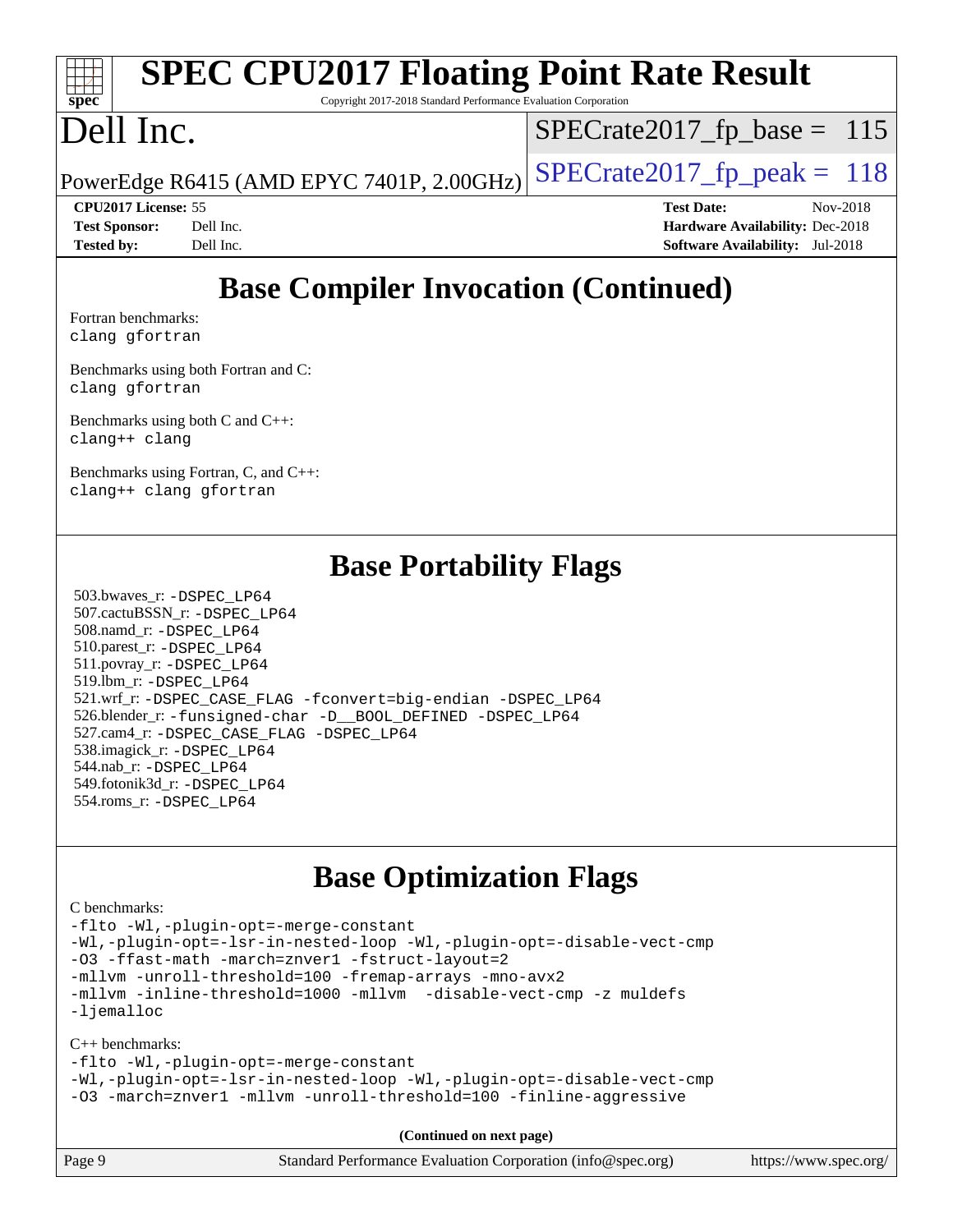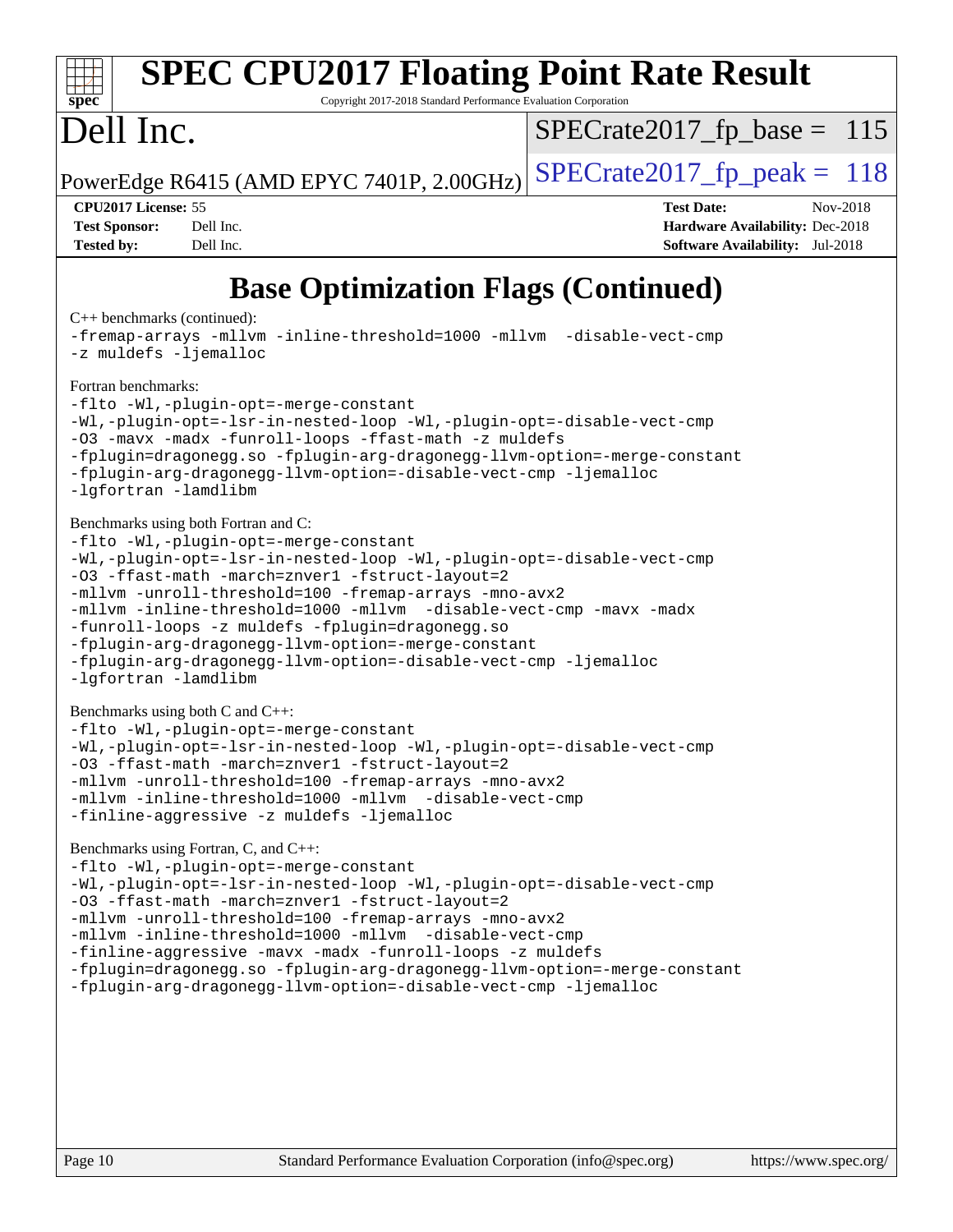| <b>SPEC CPU2017 Floating Point Rate Result</b><br>$\frac{1}{\text{spec}^*}$ |                                |
|-----------------------------------------------------------------------------|--------------------------------|
| Copyright 2017-2018 Standard Performance Evaluation Corporation             |                                |
| Dell Inc.                                                                   | $ SPECrate2017_fp\_base = 115$ |
| PowerEdge R6415 (AMD EPYC 7401P, 2.00GHz) $ SPECrate2017_fp\_peak = 118$    |                                |

| <b>Test Sponsor:</b> | Dell Inc. |
|----------------------|-----------|
| <b>Tested by:</b>    | Dell Inc. |

**[CPU2017 License:](http://www.spec.org/auto/cpu2017/Docs/result-fields.html#CPU2017License)** 55 **[Test Date:](http://www.spec.org/auto/cpu2017/Docs/result-fields.html#TestDate)** Nov-2018 **[Hardware Availability:](http://www.spec.org/auto/cpu2017/Docs/result-fields.html#HardwareAvailability)** Dec-2018 **[Software Availability:](http://www.spec.org/auto/cpu2017/Docs/result-fields.html#SoftwareAvailability)** Jul-2018

## **[Peak Compiler Invocation](http://www.spec.org/auto/cpu2017/Docs/result-fields.html#PeakCompilerInvocation)**

[C benchmarks](http://www.spec.org/auto/cpu2017/Docs/result-fields.html#Cbenchmarks): [clang](http://www.spec.org/cpu2017/results/res2018q4/cpu2017-20181126-09833.flags.html#user_CCpeak_Fclang3_a68b77bfed473bd9cdd22529af008e8306c2e3948617c8991604c1a2000ee4a73ef90dd8bc793e105fe4165a625d26dacbda4708d828ad19048918c071b363ec)

[C++ benchmarks](http://www.spec.org/auto/cpu2017/Docs/result-fields.html#CXXbenchmarks): [clang++](http://www.spec.org/cpu2017/results/res2018q4/cpu2017-20181126-09833.flags.html#user_CXXpeak_Fclang3_57a48582e5be507d19b2527b3e7d4f85d9b8669ffc9a8a0dbb9bcf949a918a58bbab411e0c4d14a3922022a3e425a90db94042683824c1806feff4324ca1000d)

[Fortran benchmarks:](http://www.spec.org/auto/cpu2017/Docs/result-fields.html#Fortranbenchmarks) [clang](http://www.spec.org/cpu2017/results/res2018q4/cpu2017-20181126-09833.flags.html#user_FCpeak_Fclang3_a68b77bfed473bd9cdd22529af008e8306c2e3948617c8991604c1a2000ee4a73ef90dd8bc793e105fe4165a625d26dacbda4708d828ad19048918c071b363ec) [gfortran](http://www.spec.org/cpu2017/results/res2018q4/cpu2017-20181126-09833.flags.html#user_FCpeak_aocc-gfortran_128c91a56d61ddb07404721e65b8f9498c31a443dacbd3b7f212891090eca86e2d099b520f75b99e9e8ac4fdec01f4d15f0b65e47123ec4c42b0759045731a1f)

[Benchmarks using both Fortran and C](http://www.spec.org/auto/cpu2017/Docs/result-fields.html#BenchmarksusingbothFortranandC): [clang](http://www.spec.org/cpu2017/results/res2018q4/cpu2017-20181126-09833.flags.html#user_CC_FCpeak_Fclang3_a68b77bfed473bd9cdd22529af008e8306c2e3948617c8991604c1a2000ee4a73ef90dd8bc793e105fe4165a625d26dacbda4708d828ad19048918c071b363ec) [gfortran](http://www.spec.org/cpu2017/results/res2018q4/cpu2017-20181126-09833.flags.html#user_CC_FCpeak_aocc-gfortran_128c91a56d61ddb07404721e65b8f9498c31a443dacbd3b7f212891090eca86e2d099b520f75b99e9e8ac4fdec01f4d15f0b65e47123ec4c42b0759045731a1f)

[Benchmarks using both C and C++:](http://www.spec.org/auto/cpu2017/Docs/result-fields.html#BenchmarksusingbothCandCXX) [clang++](http://www.spec.org/cpu2017/results/res2018q4/cpu2017-20181126-09833.flags.html#user_CC_CXXpeak_Fclang3_57a48582e5be507d19b2527b3e7d4f85d9b8669ffc9a8a0dbb9bcf949a918a58bbab411e0c4d14a3922022a3e425a90db94042683824c1806feff4324ca1000d) [clang](http://www.spec.org/cpu2017/results/res2018q4/cpu2017-20181126-09833.flags.html#user_CC_CXXpeak_Fclang3_a68b77bfed473bd9cdd22529af008e8306c2e3948617c8991604c1a2000ee4a73ef90dd8bc793e105fe4165a625d26dacbda4708d828ad19048918c071b363ec)

[Benchmarks using Fortran, C, and C++](http://www.spec.org/auto/cpu2017/Docs/result-fields.html#BenchmarksusingFortranCandCXX): [clang++](http://www.spec.org/cpu2017/results/res2018q4/cpu2017-20181126-09833.flags.html#user_CC_CXX_FCpeak_Fclang3_57a48582e5be507d19b2527b3e7d4f85d9b8669ffc9a8a0dbb9bcf949a918a58bbab411e0c4d14a3922022a3e425a90db94042683824c1806feff4324ca1000d) [clang](http://www.spec.org/cpu2017/results/res2018q4/cpu2017-20181126-09833.flags.html#user_CC_CXX_FCpeak_Fclang3_a68b77bfed473bd9cdd22529af008e8306c2e3948617c8991604c1a2000ee4a73ef90dd8bc793e105fe4165a625d26dacbda4708d828ad19048918c071b363ec) [gfortran](http://www.spec.org/cpu2017/results/res2018q4/cpu2017-20181126-09833.flags.html#user_CC_CXX_FCpeak_aocc-gfortran_128c91a56d61ddb07404721e65b8f9498c31a443dacbd3b7f212891090eca86e2d099b520f75b99e9e8ac4fdec01f4d15f0b65e47123ec4c42b0759045731a1f)

## **[Peak Portability Flags](http://www.spec.org/auto/cpu2017/Docs/result-fields.html#PeakPortabilityFlags)**

Same as Base Portability Flags

## **[Peak Optimization Flags](http://www.spec.org/auto/cpu2017/Docs/result-fields.html#PeakOptimizationFlags)**

[C benchmarks](http://www.spec.org/auto/cpu2017/Docs/result-fields.html#Cbenchmarks): [-flto](http://www.spec.org/cpu2017/results/res2018q4/cpu2017-20181126-09833.flags.html#user_CCpeak_lto) [-Wl,-plugin-opt=-merge-constant](http://www.spec.org/cpu2017/results/res2018q4/cpu2017-20181126-09833.flags.html#user_CCpeak_F-merge-constant_1d79771b5442061d9c8e05556c6b0c655e6c9e66f8c6936b0129d434b6acd2b1cf1b7cd2540d1570ff636111b08a6bc36e2e61fc34531f8ef7c1a34c57be1dbb) [-Wl,-plugin-opt=-lsr-in-nested-loop](http://www.spec.org/cpu2017/results/res2018q4/cpu2017-20181126-09833.flags.html#user_CCpeak_lsr-in-nested-loop_1cff93fd95162f5e77640b5271e8bed680fb62b4a8d96fb8ab217ff3244646f1fbb342e31af83c263403bbf5249c7dc7732d5c86c3eab4cc8d32dcb7a6f33ca0) [-Ofast](http://www.spec.org/cpu2017/results/res2018q4/cpu2017-20181126-09833.flags.html#user_CCpeak_F-aocc-Ofast) [-march=znver1](http://www.spec.org/cpu2017/results/res2018q4/cpu2017-20181126-09833.flags.html#user_CCpeak_F-march) [-fstruct-layout=3](http://www.spec.org/cpu2017/results/res2018q4/cpu2017-20181126-09833.flags.html#user_CCpeak_F-fstruct-layout) [-mllvm -vectorize-memory-aggressively](http://www.spec.org/cpu2017/results/res2018q4/cpu2017-20181126-09833.flags.html#user_CCpeak_vectorize-memory-aggressively_24b72a4417f50ade9e698c5b3bed87ab456cc6fc8ec6439480cb84f36ad6a3975af6e87206dea402e3871a1464ff3d60bc798e0250f330177ba629a260df1857) [-mno-avx2](http://www.spec.org/cpu2017/results/res2018q4/cpu2017-20181126-09833.flags.html#user_CCpeak_F-mno-avx2) [-mllvm -unroll-threshold=100](http://www.spec.org/cpu2017/results/res2018q4/cpu2017-20181126-09833.flags.html#user_CCpeak_F-unroll-threshold_2755d0c78138845d361fa1543e3a063fffa198df9b3edf0cfb856bbc88a81e1769b12ac7a550c5d35197be55360db1a3f95a8d1304df999456cabf5120c45168) [-fremap-arrays](http://www.spec.org/cpu2017/results/res2018q4/cpu2017-20181126-09833.flags.html#user_CCpeak_F-fremap-arrays) [-mllvm -inline-threshold=1000](http://www.spec.org/cpu2017/results/res2018q4/cpu2017-20181126-09833.flags.html#user_CCpeak_inline-threshold_b7832241b0a6397e4ecdbaf0eb7defdc10f885c2a282fa3240fdc99844d543fda39cf8a4a9dccf68cf19b5438ac3b455264f478df15da0f4988afa40d8243bab) [-ljemalloc](http://www.spec.org/cpu2017/results/res2018q4/cpu2017-20181126-09833.flags.html#user_CCpeak_jemalloc-lib_d1249b907c500fa1c0672f44f562e3d0f79738ae9e3c4a9c376d49f265a04b9c99b167ecedbf6711b3085be911c67ff61f150a17b3472be731631ba4d0471706) [C++ benchmarks:](http://www.spec.org/auto/cpu2017/Docs/result-fields.html#CXXbenchmarks) [-flto](http://www.spec.org/cpu2017/results/res2018q4/cpu2017-20181126-09833.flags.html#user_CXXpeak_lto) [-Wl,-plugin-opt=-merge-constant](http://www.spec.org/cpu2017/results/res2018q4/cpu2017-20181126-09833.flags.html#user_CXXpeak_F-merge-constant_1d79771b5442061d9c8e05556c6b0c655e6c9e66f8c6936b0129d434b6acd2b1cf1b7cd2540d1570ff636111b08a6bc36e2e61fc34531f8ef7c1a34c57be1dbb) [-Wl,-plugin-opt=-lsr-in-nested-loop](http://www.spec.org/cpu2017/results/res2018q4/cpu2017-20181126-09833.flags.html#user_CXXpeak_lsr-in-nested-loop_1cff93fd95162f5e77640b5271e8bed680fb62b4a8d96fb8ab217ff3244646f1fbb342e31af83c263403bbf5249c7dc7732d5c86c3eab4cc8d32dcb7a6f33ca0) [-Ofast](http://www.spec.org/cpu2017/results/res2018q4/cpu2017-20181126-09833.flags.html#user_CXXpeak_F-aocc-Ofast) [-march=znver1](http://www.spec.org/cpu2017/results/res2018q4/cpu2017-20181126-09833.flags.html#user_CXXpeak_F-march) [-finline-aggressive](http://www.spec.org/cpu2017/results/res2018q4/cpu2017-20181126-09833.flags.html#user_CXXpeak_F-finline-aggressive) [-mllvm -unroll-threshold=100](http://www.spec.org/cpu2017/results/res2018q4/cpu2017-20181126-09833.flags.html#user_CXXpeak_F-unroll-threshold_2755d0c78138845d361fa1543e3a063fffa198df9b3edf0cfb856bbc88a81e1769b12ac7a550c5d35197be55360db1a3f95a8d1304df999456cabf5120c45168) [-fremap-arrays](http://www.spec.org/cpu2017/results/res2018q4/cpu2017-20181126-09833.flags.html#user_CXXpeak_F-fremap-arrays) [-mllvm -inline-threshold=1000](http://www.spec.org/cpu2017/results/res2018q4/cpu2017-20181126-09833.flags.html#user_CXXpeak_inline-threshold_b7832241b0a6397e4ecdbaf0eb7defdc10f885c2a282fa3240fdc99844d543fda39cf8a4a9dccf68cf19b5438ac3b455264f478df15da0f4988afa40d8243bab) [-ljemalloc](http://www.spec.org/cpu2017/results/res2018q4/cpu2017-20181126-09833.flags.html#user_CXXpeak_jemalloc-lib_d1249b907c500fa1c0672f44f562e3d0f79738ae9e3c4a9c376d49f265a04b9c99b167ecedbf6711b3085be911c67ff61f150a17b3472be731631ba4d0471706) [Fortran benchmarks](http://www.spec.org/auto/cpu2017/Docs/result-fields.html#Fortranbenchmarks): [-flto](http://www.spec.org/cpu2017/results/res2018q4/cpu2017-20181126-09833.flags.html#user_FCpeak_lto) [-Wl,-plugin-opt=-merge-constant](http://www.spec.org/cpu2017/results/res2018q4/cpu2017-20181126-09833.flags.html#user_FCpeak_F-merge-constant_1d79771b5442061d9c8e05556c6b0c655e6c9e66f8c6936b0129d434b6acd2b1cf1b7cd2540d1570ff636111b08a6bc36e2e61fc34531f8ef7c1a34c57be1dbb) [-Wl,-plugin-opt=-lsr-in-nested-loop](http://www.spec.org/cpu2017/results/res2018q4/cpu2017-20181126-09833.flags.html#user_FCpeak_lsr-in-nested-loop_1cff93fd95162f5e77640b5271e8bed680fb62b4a8d96fb8ab217ff3244646f1fbb342e31af83c263403bbf5249c7dc7732d5c86c3eab4cc8d32dcb7a6f33ca0) [-O3](http://www.spec.org/cpu2017/results/res2018q4/cpu2017-20181126-09833.flags.html#user_FCpeak_F-O3) [-mavx2](http://www.spec.org/cpu2017/results/res2018q4/cpu2017-20181126-09833.flags.html#user_FCpeak_F-mavx2) [-madx](http://www.spec.org/cpu2017/results/res2018q4/cpu2017-20181126-09833.flags.html#user_FCpeak_F-madx) [-funroll-loops](http://www.spec.org/cpu2017/results/res2018q4/cpu2017-20181126-09833.flags.html#user_FCpeak_aocc-funroll-loops) [-ffast-math](http://www.spec.org/cpu2017/results/res2018q4/cpu2017-20181126-09833.flags.html#user_FCpeak_F-aocc-ffast-math_78dd175de6534c2005829757b9b0f2878e57b067cce6f7c443b2250ac68890960e2e1b320ca04b81ff7c62c6f87870ed05f06baf7875eea2990d38e3b73c71f1) [-fplugin=dragonegg.so](http://www.spec.org/cpu2017/results/res2018q4/cpu2017-20181126-09833.flags.html#user_FCpeak_F-fpluginDragonEgg) [-fplugin-arg-dragonegg-llvm-option=-merge-constant](http://www.spec.org/cpu2017/results/res2018q4/cpu2017-20181126-09833.flags.html#user_FCpeak_F-merge-constant_37fd66d07a4fbae8f1b816e843c3ed1ebaa48f794b65ea8be746a1880566a3d23eba4a3c37b5c024650311adcf9247c62af28144803b3729b14be14423fa5142) **(Continued on next page)**

| Page 11 | Standard Performance Evaluation Corporation (info@spec.org) | https://www.spec.org/ |
|---------|-------------------------------------------------------------|-----------------------|
|         |                                                             |                       |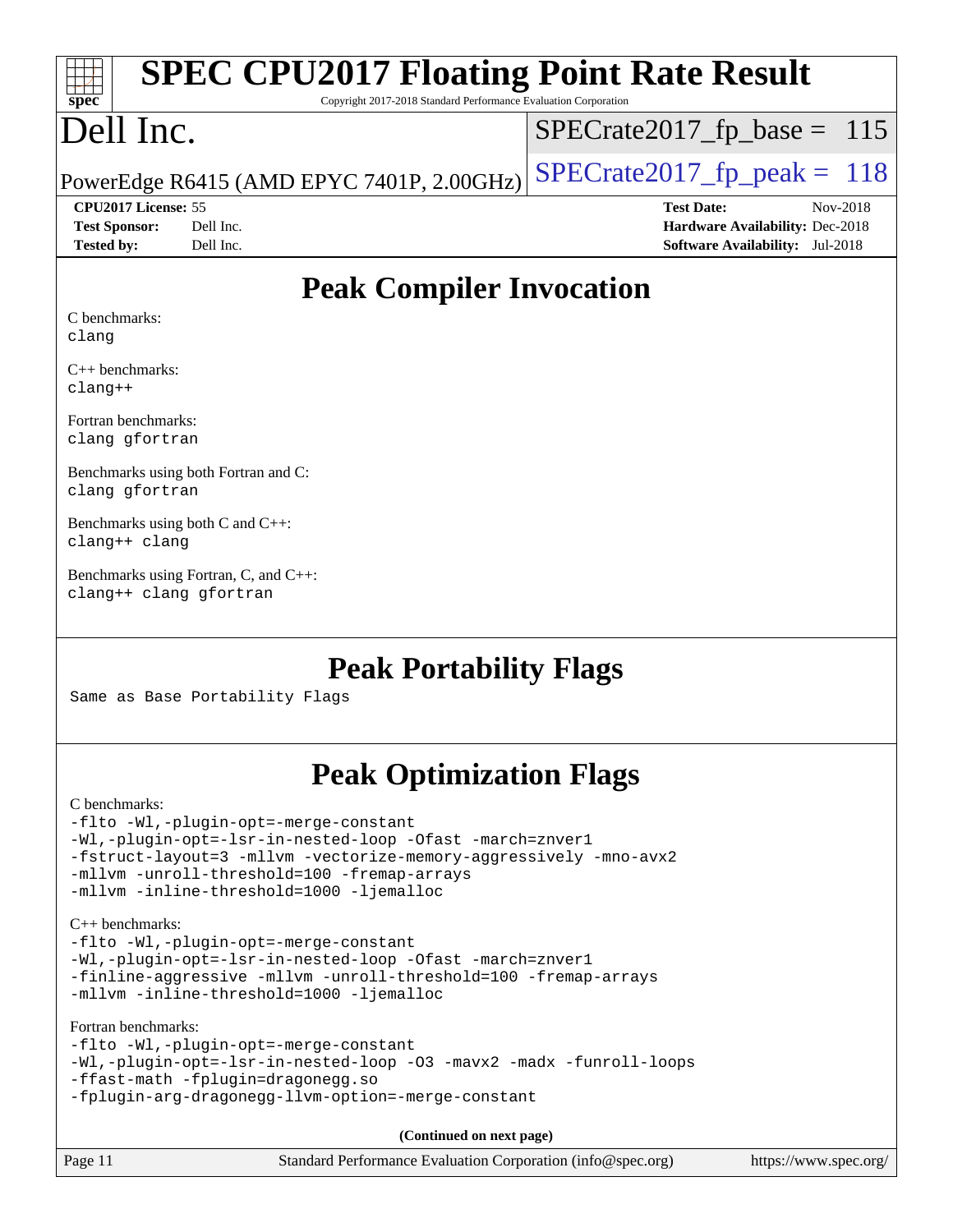#### **[spec](http://www.spec.org/) [SPEC CPU2017 Floating Point Rate Result](http://www.spec.org/auto/cpu2017/Docs/result-fields.html#SPECCPU2017FloatingPointRateResult)** Copyright 2017-2018 Standard Performance Evaluation Corporation Dell Inc. PowerEdge R6415 (AMD EPYC 7401P, 2.00GHz)  $\text{SPECrate}$  2017 fp peak = 118  $SPECTate2017_fp\_base = 115$ **[CPU2017 License:](http://www.spec.org/auto/cpu2017/Docs/result-fields.html#CPU2017License)** 55 **[Test Date:](http://www.spec.org/auto/cpu2017/Docs/result-fields.html#TestDate)** Nov-2018 **[Test Sponsor:](http://www.spec.org/auto/cpu2017/Docs/result-fields.html#TestSponsor)** Dell Inc. **[Hardware Availability:](http://www.spec.org/auto/cpu2017/Docs/result-fields.html#HardwareAvailability)** Dec-2018 **[Tested by:](http://www.spec.org/auto/cpu2017/Docs/result-fields.html#Testedby)** Dell Inc. **[Software Availability:](http://www.spec.org/auto/cpu2017/Docs/result-fields.html#SoftwareAvailability)** Jul-2018 **[Peak Optimization Flags \(Continued\)](http://www.spec.org/auto/cpu2017/Docs/result-fields.html#PeakOptimizationFlags)** [Fortran benchmarks](http://www.spec.org/auto/cpu2017/Docs/result-fields.html#Fortranbenchmarks) (continued):

```
-fplugin-arg-dragonegg-llvm-option=-inline-threshold:1000 -ljemalloc
-lgfortran -lamdlibm
Benchmarks using both Fortran and C: 
 521.wrf_r: -flto -Wl,-plugin-opt=-merge-constant
-Wl,-plugin-opt=-lsr-in-nested-loop -O3 -mavx -ffast-math
-funroll-loops -fplugin=dragonegg.so
-fplugin-arg-dragonegg-llvm-option=-merge-constant
-fplugin-arg-dragonegg-llvm-option=-inline-threshold:1000
-ljemalloc -lgfortran -lamdlibm
 527.cam4_r: -flto -Wl,-plugin-opt=-merge-constant
-Wl,-plugin-opt=-lsr-in-nested-loop -Ofast -march=znver1
-fstruct-layout=3 -mllvm -vectorize-memory-aggressively
-mno-avx2 -mllvm -unroll-threshold=100 -fremap-arrays
-mllvm -inline-threshold=1000 -O3 -mavx2 -madx
-funroll-loops -ffast-math -fplugin=dragonegg.so
-fplugin-arg-dragonegg-llvm-option=-merge-constant
-fplugin-arg-dragonegg-llvm-option=-inline-threshold:1000
-ljemalloc -lgfortran -lamdlibm
Benchmarks using both C and C++: 
-flto -Wl,-plugin-opt=-merge-constant
-Wl,-plugin-opt=-lsr-in-nested-loop -Ofast -march=znver1
-fstruct-layout=3 -mllvm -vectorize-memory-aggressively -mno-avx2
-mllvm -unroll-threshold=100 -fremap-arrays
-mllvm -inline-threshold=1000 -finline-aggressive -ljemalloc
Benchmarks using Fortran, C, and C++: 
-flto -Wl,-plugin-opt=-merge-constant
-Wl,-plugin-opt=-lsr-in-nested-loop -Ofast -march=znver1
-fstruct-layout=3 -mllvm -vectorize-memory-aggressively -mno-avx2
-mllvm -unroll-threshold=100 -fremap-arrays
-mllvm -inline-threshold=1000 -finline-aggressive -O3 -mavx2 -madx
```
[-funroll-loops](http://www.spec.org/cpu2017/results/res2018q4/cpu2017-20181126-09833.flags.html#user_CC_CXX_FCpeak_aocc-funroll-loops) [-ffast-math](http://www.spec.org/cpu2017/results/res2018q4/cpu2017-20181126-09833.flags.html#user_CC_CXX_FCpeak_F-aocc-ffast-math_78dd175de6534c2005829757b9b0f2878e57b067cce6f7c443b2250ac68890960e2e1b320ca04b81ff7c62c6f87870ed05f06baf7875eea2990d38e3b73c71f1) [-fplugin=dragonegg.so](http://www.spec.org/cpu2017/results/res2018q4/cpu2017-20181126-09833.flags.html#user_CC_CXX_FCpeak_F-fpluginDragonEgg)

[-fplugin-arg-dragonegg-llvm-option=-merge-constant](http://www.spec.org/cpu2017/results/res2018q4/cpu2017-20181126-09833.flags.html#user_CC_CXX_FCpeak_F-merge-constant_37fd66d07a4fbae8f1b816e843c3ed1ebaa48f794b65ea8be746a1880566a3d23eba4a3c37b5c024650311adcf9247c62af28144803b3729b14be14423fa5142)

[-fplugin-arg-dragonegg-llvm-option=-inline-threshold:1000](http://www.spec.org/cpu2017/results/res2018q4/cpu2017-20181126-09833.flags.html#user_CC_CXX_FCpeak_inline-threshold_eec74946bf81becf626625ea3f1757217b7f1e09b0c056df6f4a6dc542562255a9e8a6d36c454b3b2ed3e147f40cf87a14a68e01ad47a8b90b49f15f387f919f) [-ljemalloc](http://www.spec.org/cpu2017/results/res2018q4/cpu2017-20181126-09833.flags.html#user_CC_CXX_FCpeak_jemalloc-lib_d1249b907c500fa1c0672f44f562e3d0f79738ae9e3c4a9c376d49f265a04b9c99b167ecedbf6711b3085be911c67ff61f150a17b3472be731631ba4d0471706)

The flags files that were used to format this result can be browsed at <http://www.spec.org/cpu2017/flags/aocc100-flags-revC-I.2018-11-13.html> <http://www.spec.org/cpu2017/flags/gcc.2018-02-16.html>